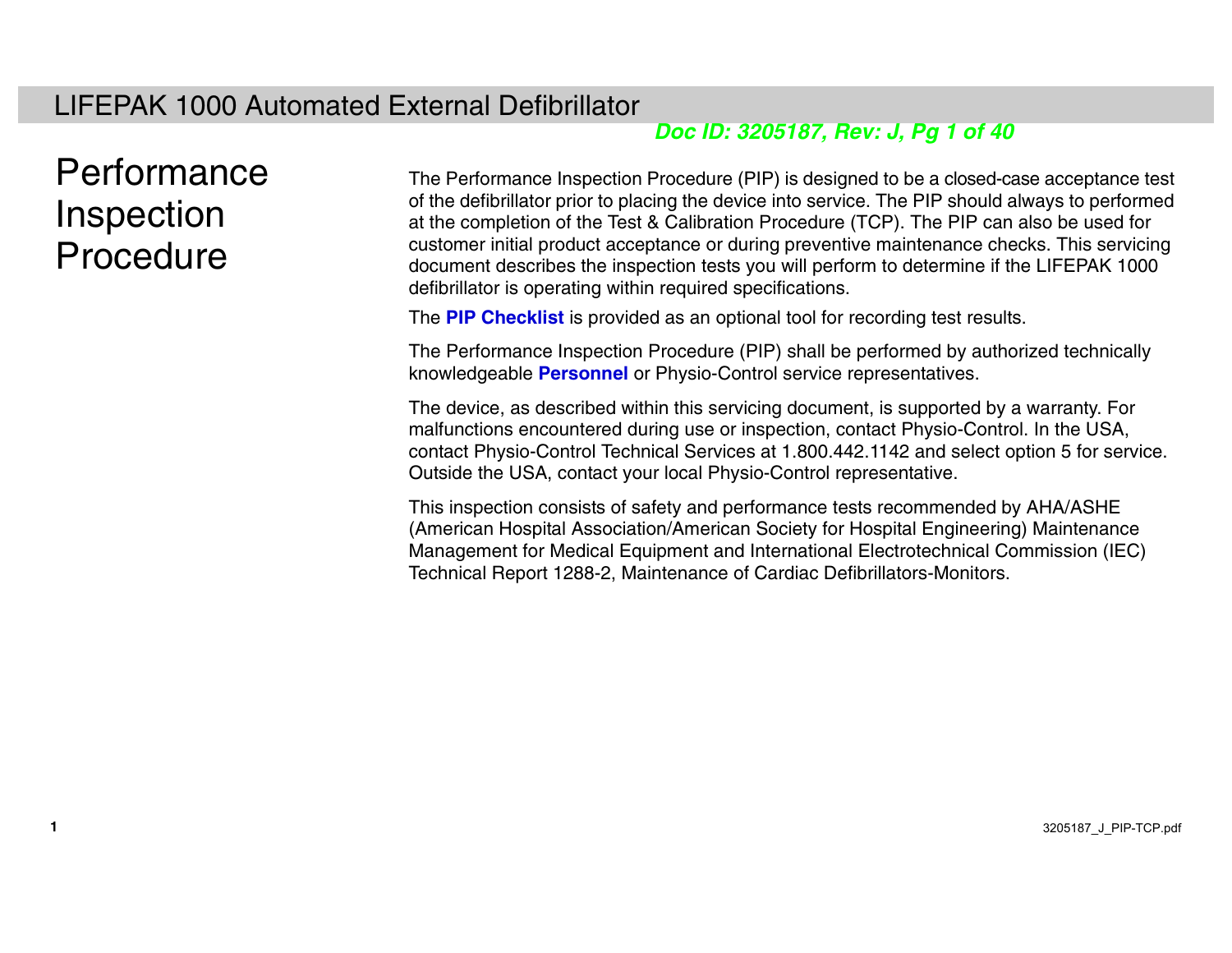*Doc ID: 3205187, Rev: J, Pg 2 of 40*

# PIP – Scope and Applicability

This PIP applies to the LIFEPAK 1000 defibrillator exclusively. The PIP is written to be performed from end-to-end, meaning that the end of one test flows into the start of the next test. This flow is designed to reduce PIP test time. All PIP tests applicable to the LIFEPAK 1000 defibrillator configuration under test must be performed.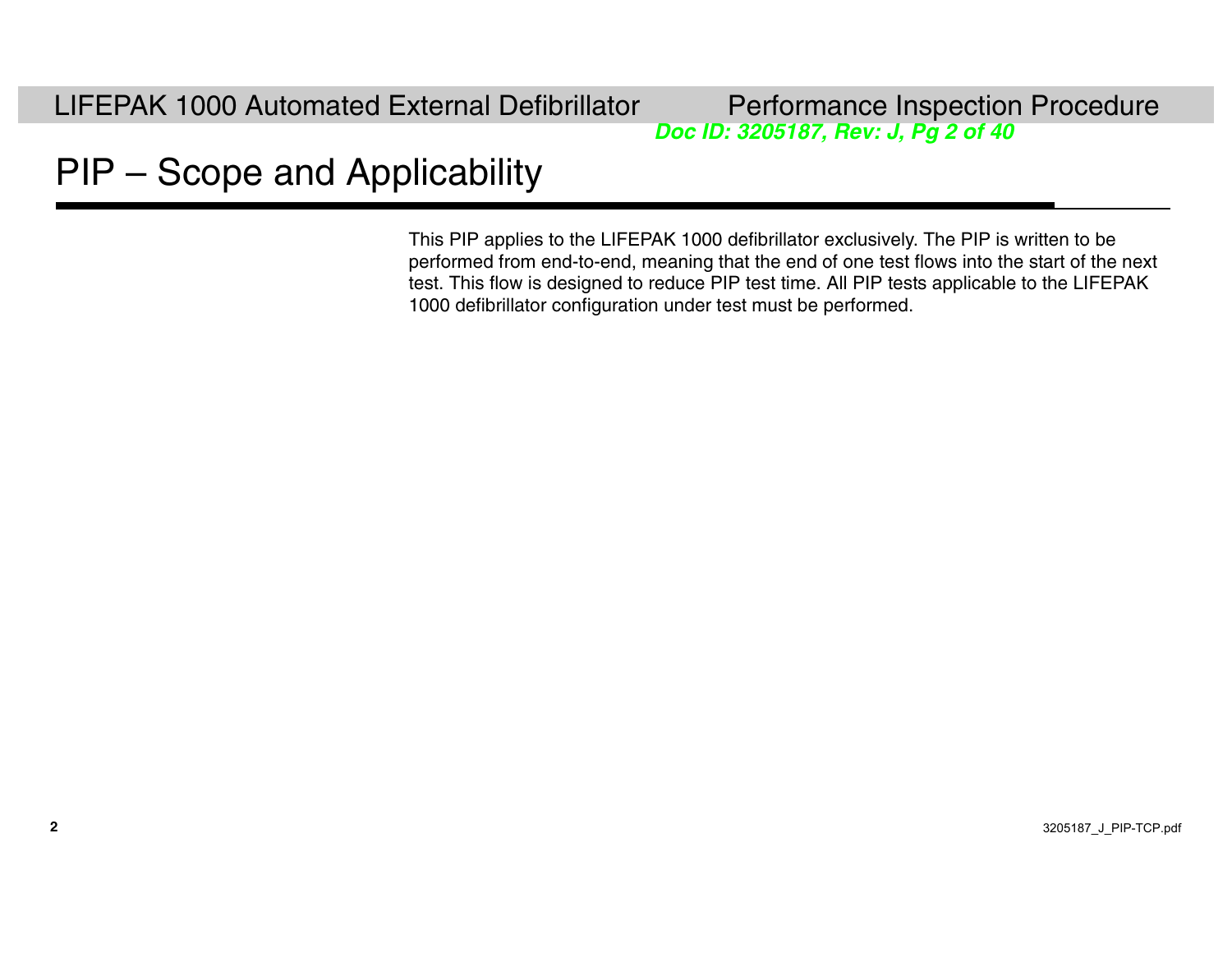*Doc ID: 3205187, Rev: J, Pg 3 of 40*

# PIP – Device Layout



**Note:** Throughout the body of this PIP, the LIFEPAK 1000 defibrillator is referred to as the device.

Refer to the **[PIP – Resource Requirements](#page-3-0)** for a listing of the necessary qualifications for PIP equipment, test equipment verification, workstation power, and personnel.

Refer to the **[PIP – Test Equipment Requirements](#page-4-0)** for a listing of test equipment, including specifications, required to complete the PIP.

Perform the complete PIP as part of a regularly scheduled preventive maintenance routine. Also, perform the PIP after any test & calibration procedure.

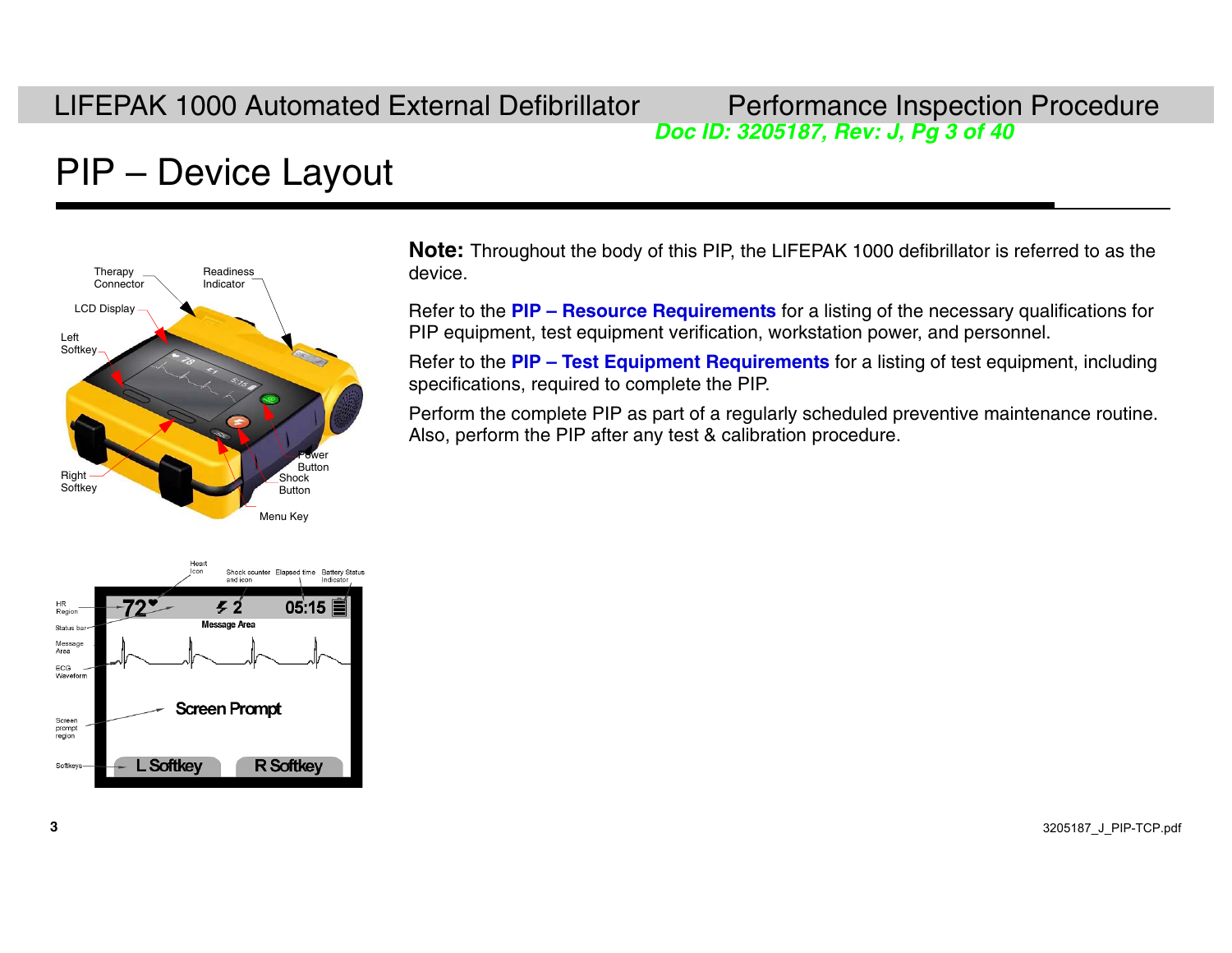LIFEPAK 1000 Automated External Defibrillator Performance Inspection Procedure

*Doc ID: 3205187, Rev: J, Pg 4 of 40*

### <span id="page-3-0"></span>PIP – Resource Requirements

This section describes the requirements for PIP equipment, PIP test equipment verification, PIP workstation power, and PIP personnel qualifications. PIP – Equipment To perform the PIP, use the equipment listed in the **[PIP – Test Equipment Requirements](#page-4-0)** table. Although the table lists specific test equipment by manufacturer, test equipment with equivalent specifications may be substituted. PIP – Test Equipment **Verification** All test equipment used to perform the PIP must have a current calibration label. The calibration label must be issued by a certified calibration facility. PIP – Workstation PowerIf ac power if required for testing, the ac line power to the workstation must be connected to a grounded power source. PIP – Personnel **Personnel Personnel who perform the PIP** must be familiar with the operation of the LIFEPAK 1000 defibrillator and must meet at least one of the following requirements (or the equivalent): • *ASSOCIATE OF APPLIED SCIENCE, WITH AN EMPHASIS IN BIOMEDICAL ELECTRONICS*

- *CERTIFICATE OF TECHNICAL TRAINING, WITH AN EMPHASIS IN BIOMEDICAL ELECTRONICS*
- *EQUIVALENT BIOMEDICAL ELECTRONICS EXPERIENCE*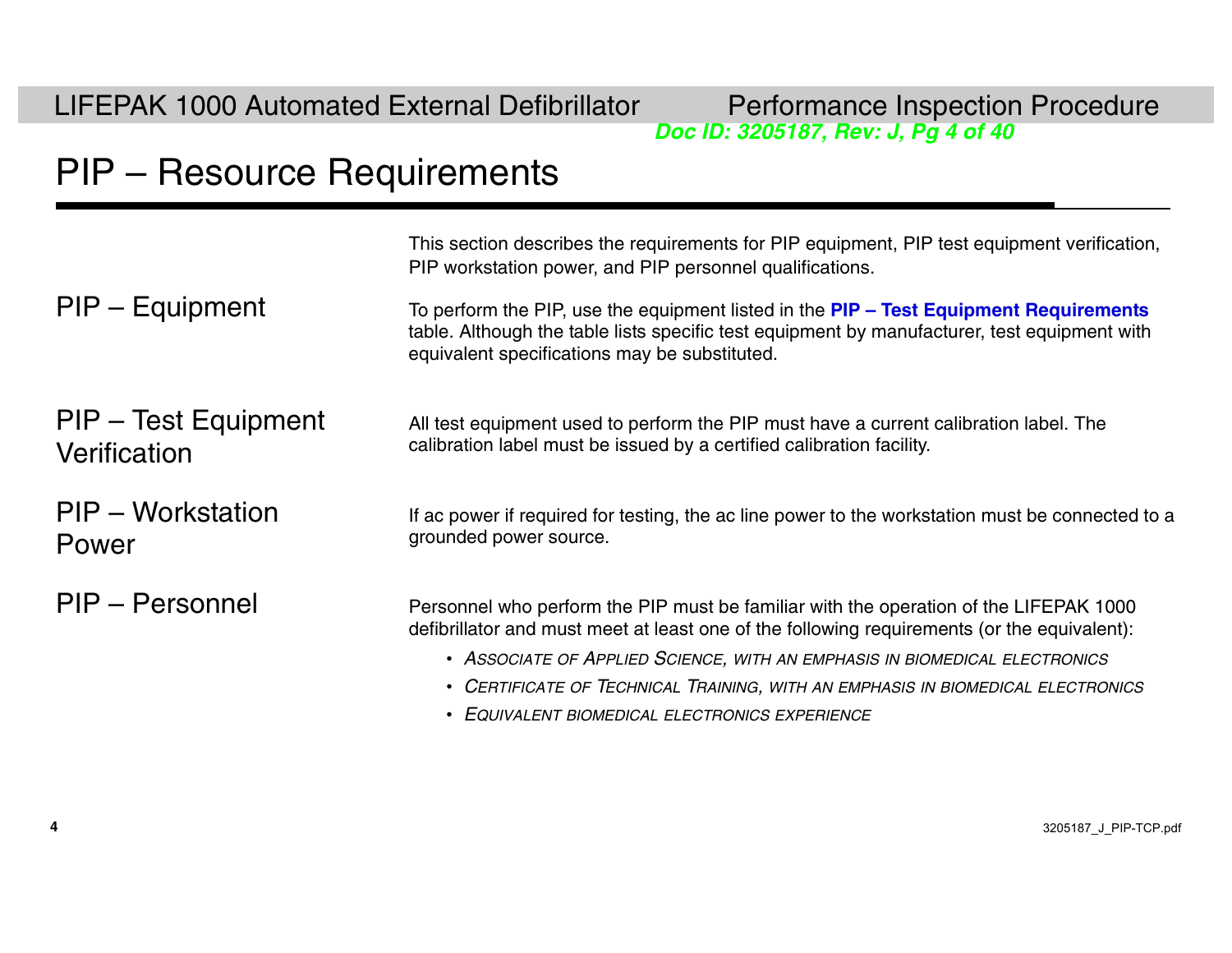*Doc ID: 3205187, Rev: J, Pg 5 of 40*

### <span id="page-4-0"></span>PIP – Test Equipment Requirements

| <b>Equipment</b>              | <b>Specifications</b>                                                                                                                                                                                                                                                                                                                                                                                                                                                                                                                              | <b>Manufacturer</b>        |
|-------------------------------|----------------------------------------------------------------------------------------------------------------------------------------------------------------------------------------------------------------------------------------------------------------------------------------------------------------------------------------------------------------------------------------------------------------------------------------------------------------------------------------------------------------------------------------------------|----------------------------|
| <b>Defibrillator Analyzer</b> | <b>Output Power Measurement:</b><br>- Load resistance: 50 $\Omega$ ±1% non -inductive 160<br>W.<br>- Range: 1000 J: 0-1000.0 J; 100 J: 0-100.0J<br>- Resolution: 0.1J<br>- Accuracy: 1000 J Range: $\pm 2\%$ of reading; 100<br>$-1000$ J: $+/-2J$<br>100 J Range: $\pm 2\%$ of reading +/-0.1J<br><b>ECG Waveforms:</b><br>QRS complex:<br>Rates: 120 BPM<br>Rate Accuracy: +/-1% of setting.<br>Amplitude: Fixed at 1mV Lead II (RA-LL); Fixed<br>at 1.1 mV (Apex-Sternum)<br>Amplitude Accuracy: $\pm$ 10% (Apex-Sternum), $\pm$<br>2% (RA -LL) | FLUKE QED-6 or equivalent* |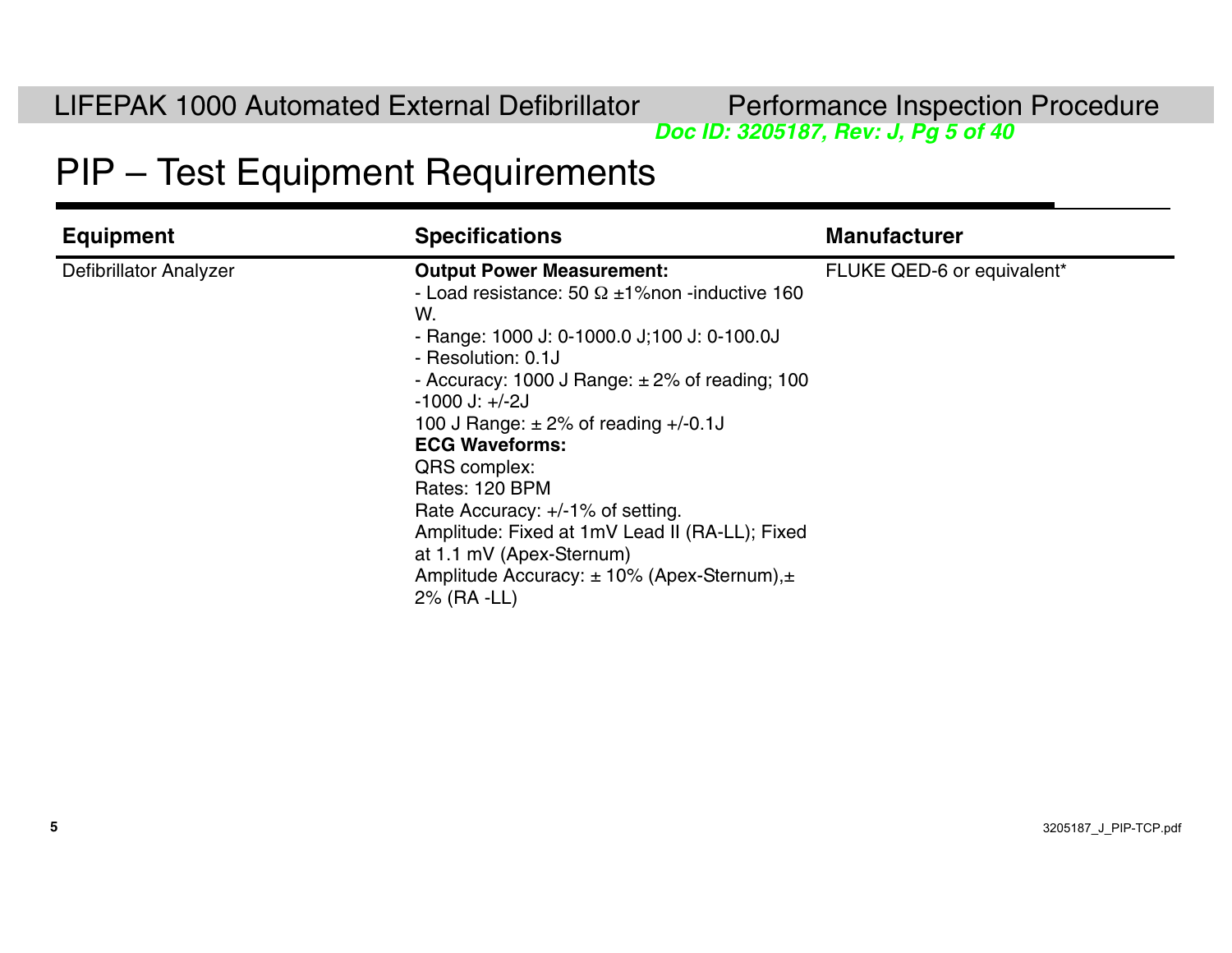**Performance Inspection Procedure**<br>*Doc ID: 3205187, Rev: J, Pg 6 of 40* 

### PIP – Test Equipment Requirements

| <b>Equipment</b>                                              | <b>Specifications</b>                                                                                                                                                                                                                    | <b>Manufacturer</b>                   |
|---------------------------------------------------------------|------------------------------------------------------------------------------------------------------------------------------------------------------------------------------------------------------------------------------------------|---------------------------------------|
| Defibrillator Analyzer (continued)                            | <b>Performance Waveforms:</b><br>Sine Waves: 10Hz<br>Time Base Accuracy: +/-1% of setting.<br>Amplitude: Fixed at 1mV Lead II (RA-LL); Fixed<br>at 1.1 mV (Apex-Sternum)<br>Amplitude Accuracy: ± 10% (Apex-Sternum),±<br>$2\%$ (RA -LL) |                                       |
| Assembly Battery, Primary, 5/4C Cell,<br>LIMNO2, LIFEPAK 1000 |                                                                                                                                                                                                                                          | Physio-Control - p/n 3205379-002      |
| Cable Assembly, Fast Patch, LIFEPAK<br>500                    |                                                                                                                                                                                                                                          | Physio-Control - p/n 3010493-004,-005 |
| Timer (Stop-Watch)                                            | -second resolution                                                                                                                                                                                                                       | Commercial                            |
| Graticule                                                     | mm resolution $+/-2\%$                                                                                                                                                                                                                   | Commercial, Vipcharts.com, p/n LP1000 |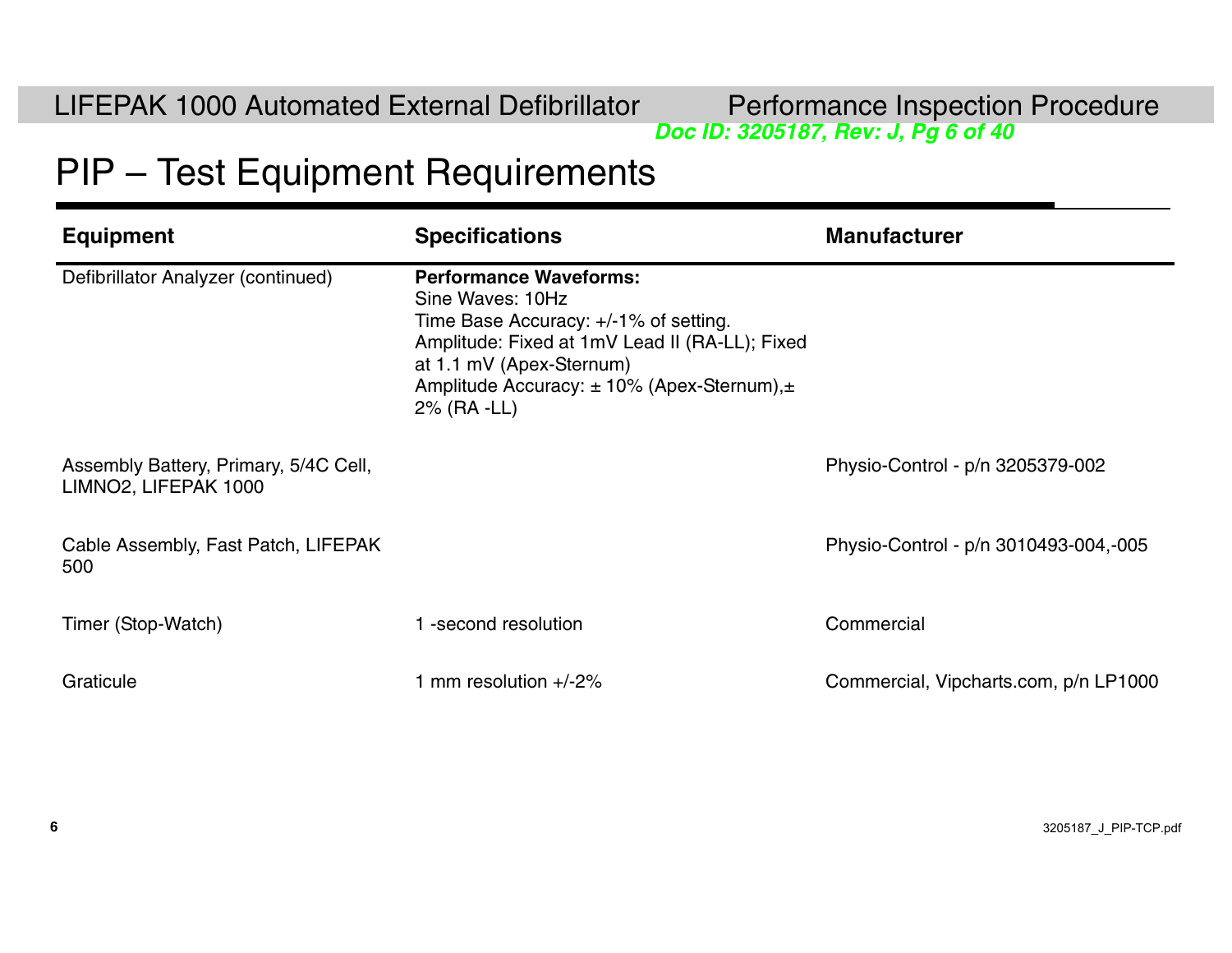*Doc ID: 3205187, Rev: J, Pg 7 of 40*

### PIP – Test Equipment Requirements

| <b>Equipment</b>                              | <b>Specifications</b>                                                                                         | <b>Manufacturer</b>                             |
|-----------------------------------------------|---------------------------------------------------------------------------------------------------------------|-------------------------------------------------|
| Digital Multimeter (DMM)                      | Range: $400 \Omega$ .<br>Accuracy: $+/-(0.2% + 2)$                                                            | Fluke 87or equivalent*                          |
| Decade Resistance Box                         | Range: 0-500 $\Omega$ , Resolution: 1 $\Omega$<br>Accuracy: $+/- 1\%$                                         | <b>IET Model RS-200 or equivalent*</b>          |
| <b>Safety Analyzer</b>                        | 110 or 220 Vac line voltage<br>Current range: 0-1999 µA<br>Current accuracy: $+/-5\%$ of reading $+/-1$ digit | Dale Model 600/600E, 601/601E or<br>equivalent* |
| Electrode test Post Adapter<br>$(2$ each)     |                                                                                                               | Physio-Control - p/n 3205979-000                |
| Cable Assembly, 3 wire ECG,<br>LIFEPAK1000    |                                                                                                               | Physio-Control - p/n 3204273-002, -003          |
| Cable, Quick-Combo to ECG Snap<br>Termination |                                                                                                               | Physio-Control - p/n 3009139-001                |

\*Equivalent equipment is required to meet the specifications listed in the specifications column.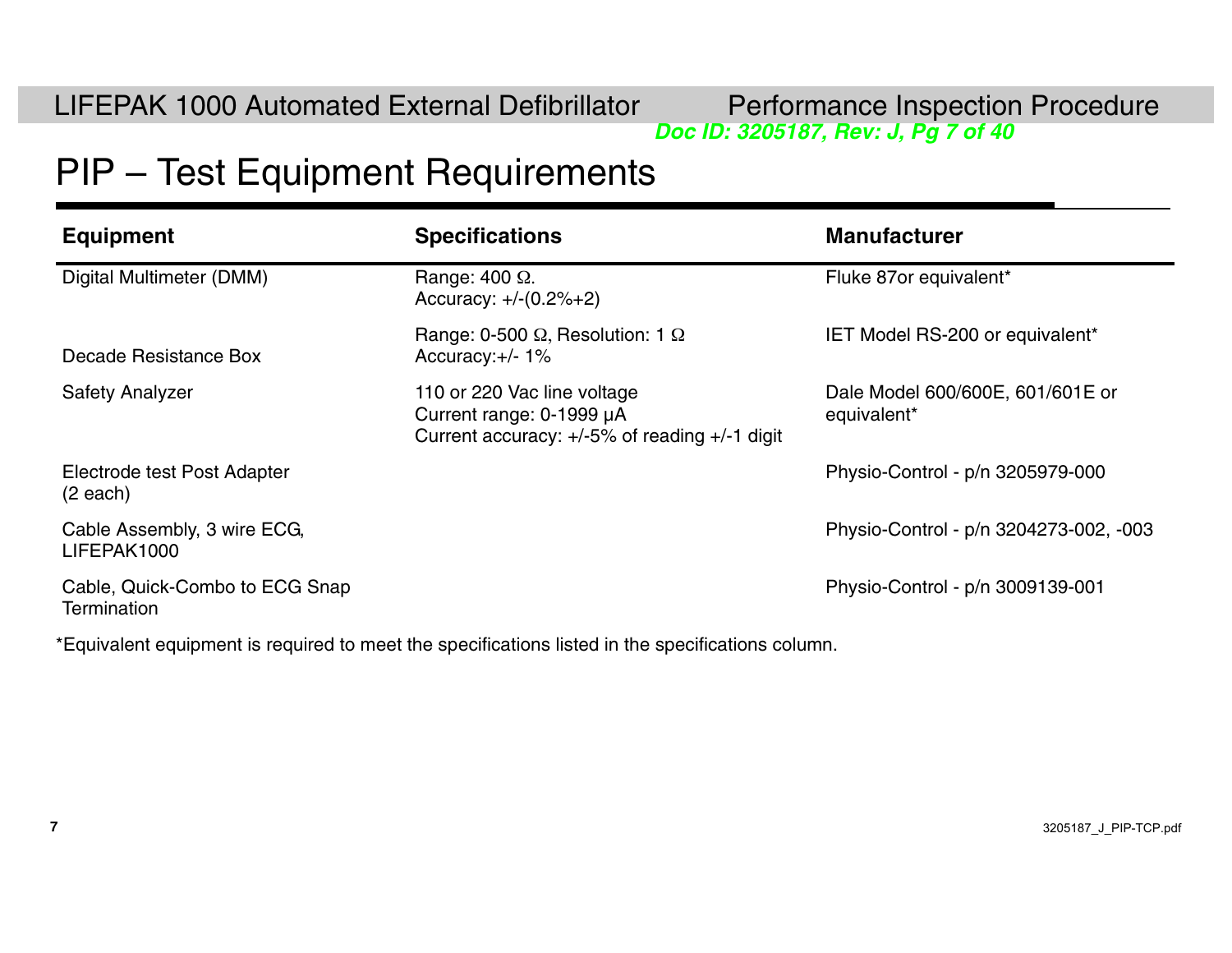*Doc ID: 3205187, Rev: J, Pg 8 of 40*

# PIP - Checklist

Recording Device Configuration on PIP **Checklist** 

The **[PIP Checklist](#page--1-0)** is provided as an optional tool for recording test results.

The **[Device Configuration Table](#page-24-0)** is provided to decipher the 20-digit Device Configuration number listed on the DEVICE DATA screen, which can be accessed in the **[SETUP](#page-8-0)**/GENERAL submenu. The PIP Checklist provides space to record this number before beginning the Performance Inspection Procedure (PIP).

Capturing the Device Configuration number on the checklist prior to PIP provides a way for the operator to confirm device setup options weren't unintentionally changed during PIP testing.

Refer to LIFEPAK 1000 Operating Instructions 3205213 for Device Setup Option information.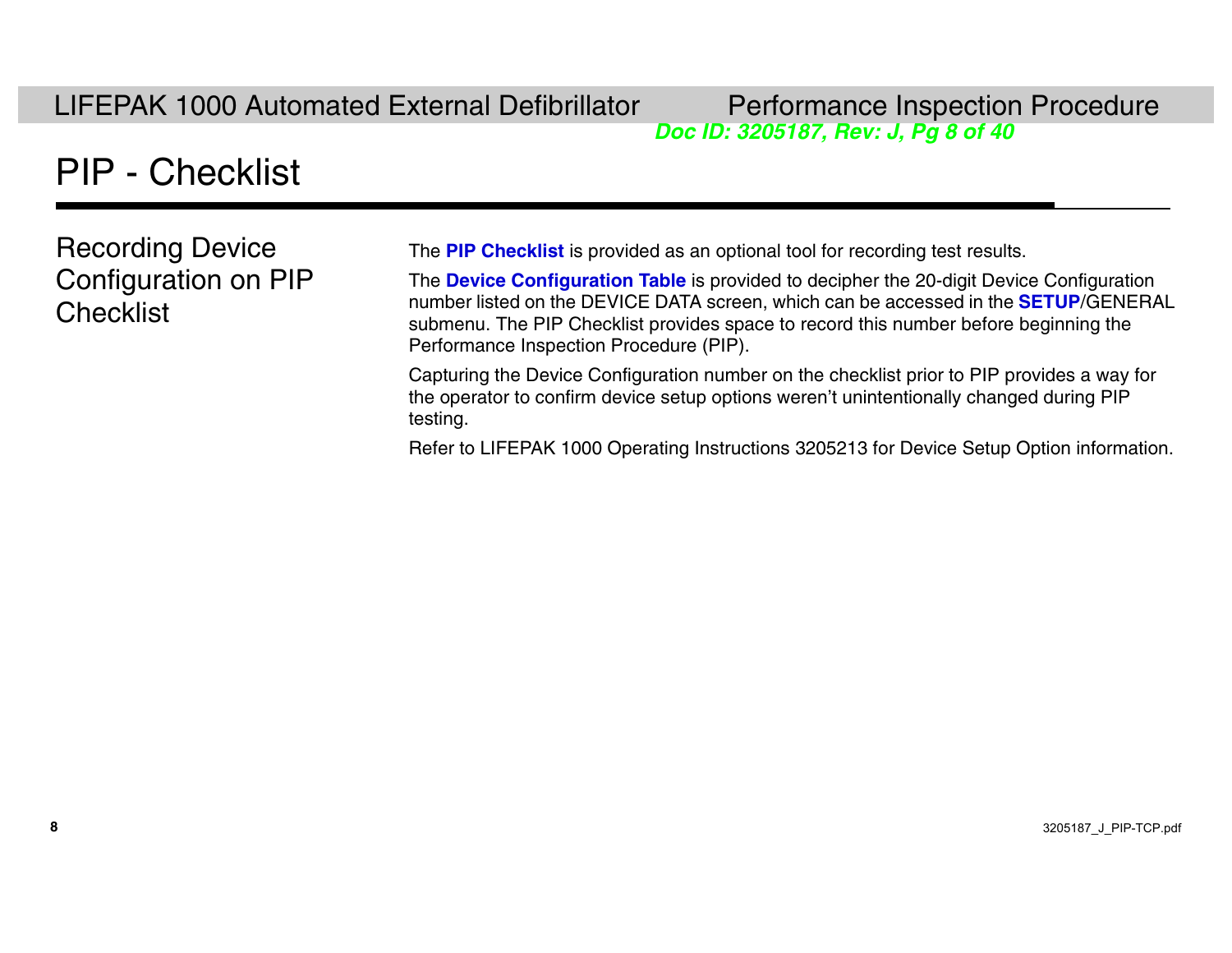# *Doc ID: 3205187, Rev: J, Pg 9 of 40*

### <span id="page-8-0"></span>PIP – Instructions

| PIP - General<br><b>Instructions</b> | This section lists the general instructions for performing the Performance Inspection<br>Procedure (PIP).                                                                                          |
|--------------------------------------|----------------------------------------------------------------------------------------------------------------------------------------------------------------------------------------------------|
|                                      | All PIP tests applicable to the LIFEPAK 1000 Defibrillator configuration under test must be<br>performed.                                                                                          |
|                                      | See the Troubleshooting section of the Service Manual to correct failures and Service<br>Log diagnostic codes 4000 and above, then repeat the PIP.                                                 |
|                                      | <b>Note:</b> All diagnostic codes below 4000 are informational and can be cleared.                                                                                                                 |
|                                      | (Optional) Record device configuration on PIP Checklist prior to start of PIP procedure.                                                                                                           |
|                                      | Repeat the PIP after the TCP.                                                                                                                                                                      |
| <b>PIP - Entering Setup</b><br>Mode  | Hold down L SOFT KEY and R SOFT KEY controls and press ON (green) button on the<br>1.<br>device. Hold the controls until SETUP or SETUP MODE PASSWORD menu appears.                                |
|                                      | <b>Note:</b> For device software version 2.2 or greater with <b>CONFIG A</b> enabled, follow the on-<br>screen directions and enter the 4 digit password (default is 0000) to enter SETUP<br>MODE. |
| <b>PIP - Entering Service</b>        | Press the <b>NEXT</b> key until SERVICE MODE is highlighted.<br>2.                                                                                                                                 |
| Mode                                 | Select <b>SERVICE MODE</b> from the Setup menu.<br>3.                                                                                                                                              |
|                                      | Select YES to enter SERVICE MODE - PASSWORD screen.<br>4.                                                                                                                                          |
|                                      | Follow the on screen directions and enter the 4 digit password (0000 default or 5433) to<br>5.<br>enter SERVICE MODE.                                                                              |

**Note:** While entering Service Mode, if you wait longer than 5 seconds to make an entry, the screen will revert to the Setup screen. In this case restart from step 2.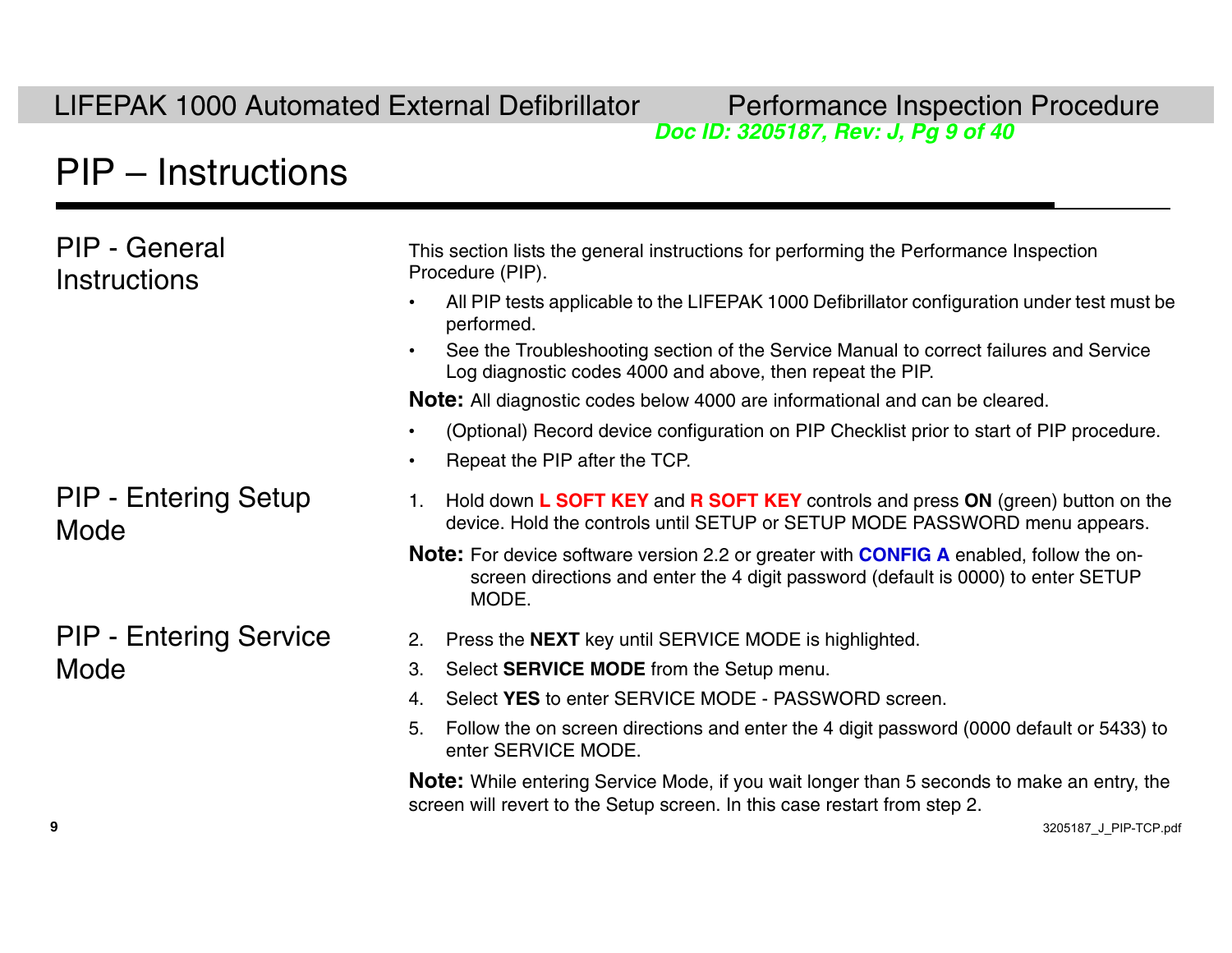# *Doc ID: 3205187, Rev: J, Pg 10 of 40*

# [PIP – Instructions](#page-8-0)

PIP – Physical Inspection

#### **Perform the exterior physical inspection as described.**

- 1. Remove device from softcase. (if applicable)
- 2. Inspect all exterior surfaces of the device for damage.
- 3. Lift and turn over the device and listen for loose or rattling internal hardware. If loose hardware is suspected, investigate and correct or contact Physio-Control before performing this procedure.
- 4. Inspect the case for separation (integrity of case seal).
- 5. Check for bent, broken, or corroded therapy connector sockets or therapy cable pins. Clean or replace damaged components as required.
- 6. Check date sensitive materials (electrodes, batteries) to ensure they have not exceeded their shelf life date.

**Note:** Whenever possible, use the customer owned cables and accessories when performing the PIP.

**Note:** Damage to softcase or date sensitive materials exceeding shelf life are not reasons for failing the PIP.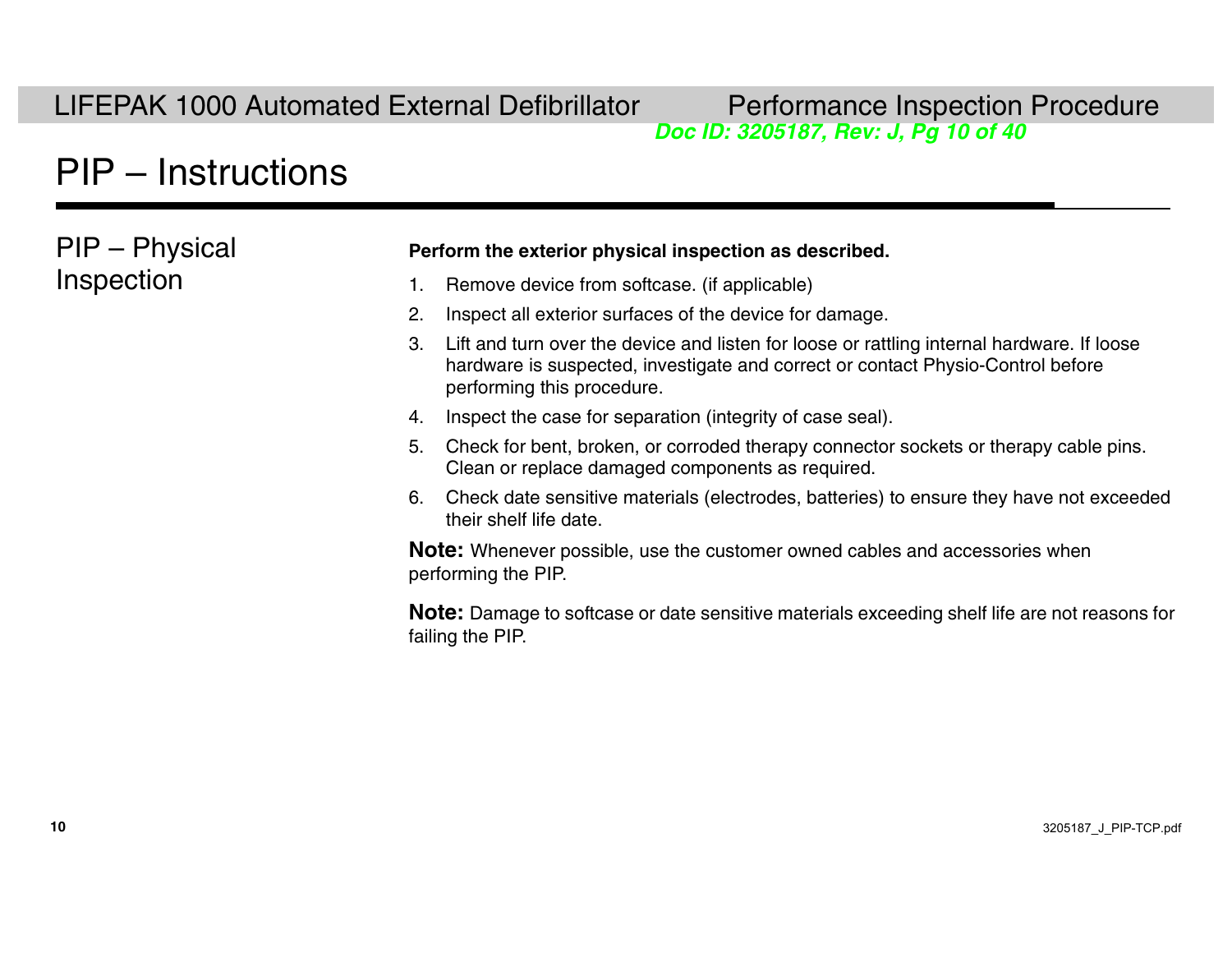# *Doc ID: 3205187, Rev: J, Pg 11 of 40*

# PIP – Instructions

#### **Readiness Indicator**



- 1 Battery Installation Test 1. Verify no battery installed into the device, no electrodes connected to the device.
	- 2. Wait 60 seconds before installing the battery into the device.
	- 3. Install battery into the device. Verify the device completes a brief power initialization cycle, which includes the following:
		- The Readiness Indicator graphics toggle from a unpowered state to the final powered state as shown below:



- Momentarily flashes the ON and SHOCK button LEDs
- The LCD display backlight is lit
- The Initalization Display Screen is displayed on LCD
- 4. After initalization is complete, verify the device turns itself OFF.
	- Verify the **BATTERY CAPACITY INDICATOR** shows one segment or greater.
	- Verify the **SERVICE INDICATOR** is OFF (covered by black rectangle)
	- Verify The **OK INDICATOR** is ON.

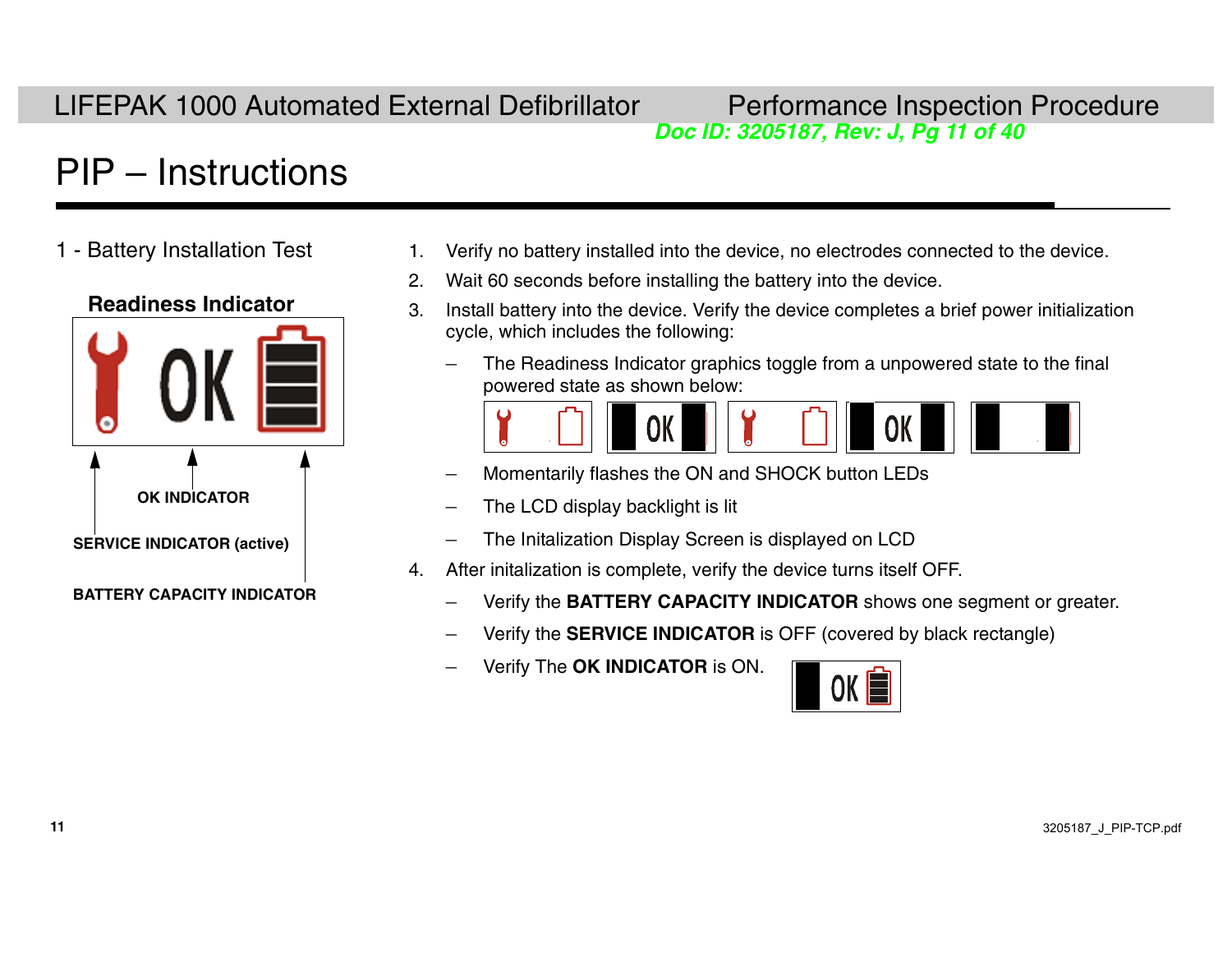# *Doc ID: 3205187, Rev: J, Pg 12 of 40*

# PIP – Instructions



Initalization Display Screen

- 2 Power Up Initialization Test 1. Verify Battery Pak is installed into the device, no electrodes connected to the device and Service Indicator is OFF, OK Indicator is ON.
	- 2. Turn the device ON to initiate the device initialization self- test.
		- Verify the **OK INDICATOR** flash momentarily ON and back OFF
		- –Verify the **SHOCK** LEDs flash momentarily ON and back OFF.
		- Verify **ON** indicator glows steadily while device is on.
		- Verify the LCD display does not show "Replace Battery message".
	- 3. Verify the Voice prompt is heard "Connect Electrodes".
	- 4. Turn the device OFF.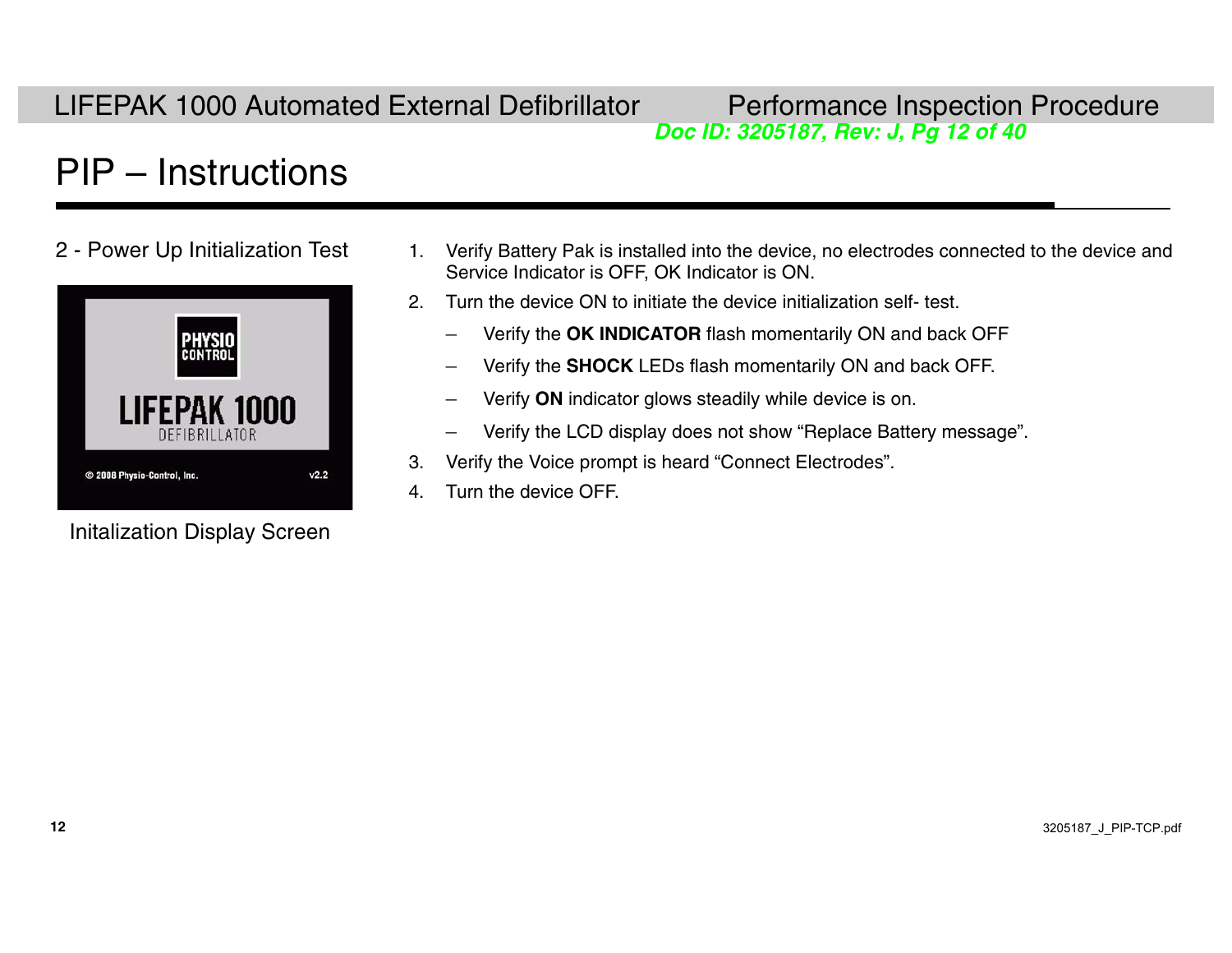# *Doc ID: 3205187, Rev: J, Pg 13 of 40*

# PIP – Instructions

3 - Service Alert test / Audio-

 $05:15$ Analyzing now, stand clear  $\left(5\right)$  $\equiv$ L SOFTKEY R SOFTKEY MENU KEY

| Ë<br>Setup                               | Verify that several at<br>6.                     |
|------------------------------------------|--------------------------------------------------|
| Set up general device options<br>General | <b>Note:</b> As required, reset                  |
| AED Mode                                 | <b>Select PROMPT VO</b>                          |
| <b>Manual Mode</b><br>Service Mode       | Verify that the Promp<br>8.<br>HIGH.             |
|                                          | Turn the device OFF<br>9.<br>audible distortion. |
| <b>Select</b><br><b>Next</b>             | <b>Note:</b> As required, reser                  |
| R SOFTKEY<br>L SOFTKEY                   | 10. Turn the device OFF                          |

- Service Alert test / Audio- The Verify Battery Pak is installed into the device, no electrodes connected to the device and Voice prompt tests  $\blacksquare$  Service indicator is OFF, OK indicator is ON
	- 2. Hold down **L SOFT KEY** and **R SOFT KEY** controls and press ON (green) button on the device. Hold the controls until SETUP or SETUP MODE PASSWORD menu appears.
	- **Note:** For device software version 2.2 or greater with **[CONFIG A](#page-27-0)** enabled, follow the onscreen directions and enter the 4 digit password (default is 0000) to enter SETUP MODE.
	- 3. Select **GENERAL** from the Setup menu. Select **AUDIO** from the Setup/General menu.
	- 4. Select **SERVICE ALERT** from the Setup/General/ Audio menu.
	- 5. Select Service Alert **ON**.
	- 6. Verify that several audio beeps are clearly audible.

**Note:** As required, reset the Service Alert to the customer original setting.

- 7. Select **PROMPT VOLUME** from the Setup/General/ Audio menu.
- 8. Verify that the Prompt Volume is set to HIGH**.** If not already set, select Prompt Volume to **HIGH**.
- 9. Turn the device OFF then ON, and verify the sound prompt produced by device has no audible distortion.

**Note:** As required, reset the Prompt Volume to the customer original setting.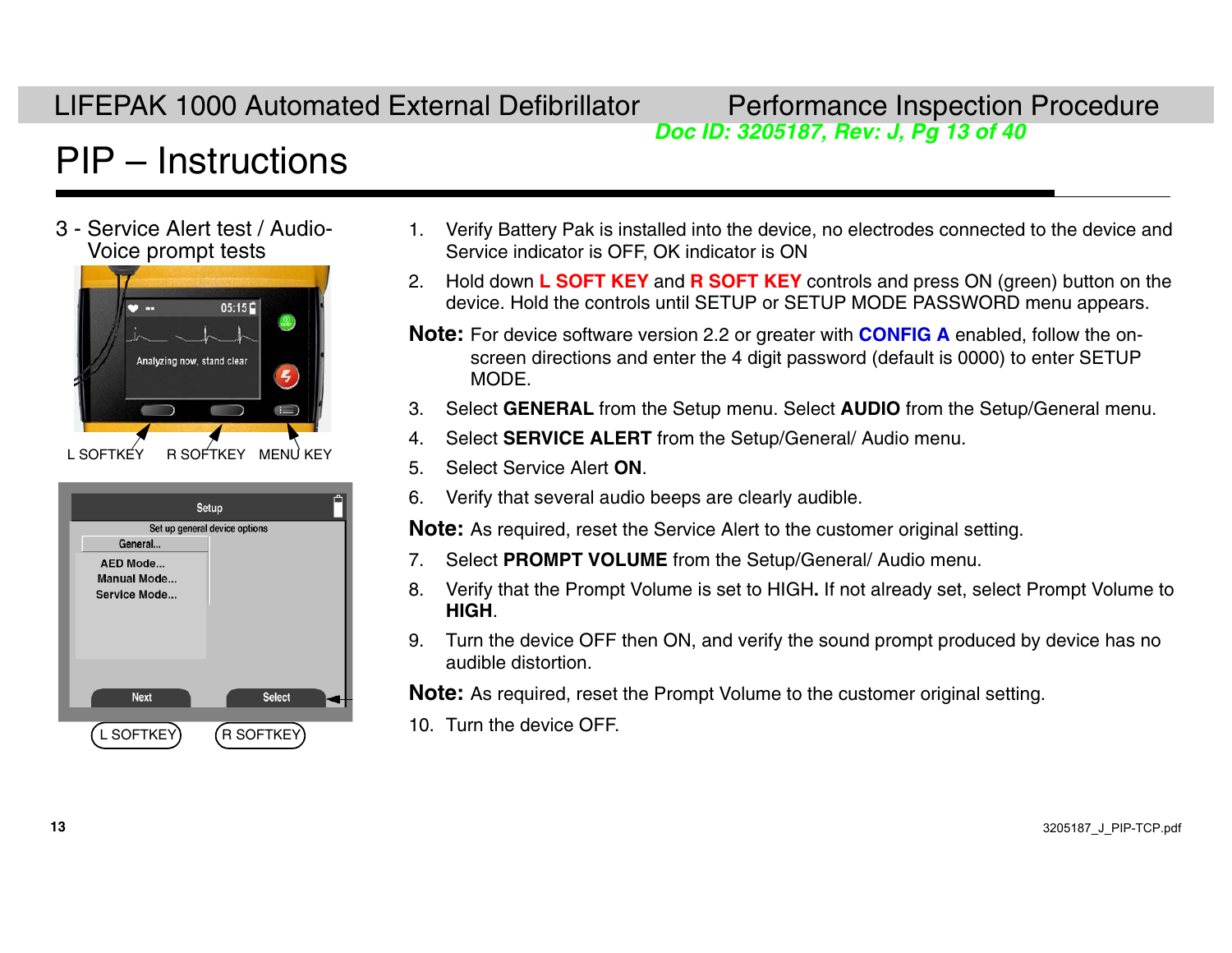# *Doc ID: 3205187, Rev: J, Pg 14 of 40*

# [PIP – Instructions](#page-8-0)

4 - Defibrillator Energy Output/ Charge Time/ Buttons and Keys test/ Defibrillator Energy Dump test.



- 1. Verify Battery Pak is installed into the device, no electrodes connected to the device and Service indicator is OFF, OK indicator is ON.
- 2. This test will exercise all keys, verify that all control keys on the device are functioning properly during performance of this test.
- 3. Place the device into SETUP/ **[SERVICE MODE](#page-8-0).** See "Entering Service Mode".
- 4. Connect the therapy cable into the Defibrillator Analyzer.
- 5. Set the Defibrillator Analyzer to the highest joule scale setting, select Energy.
- 6. Select **DEFIB CAL** from the on-screen SERVICE menu to access the SERVICE/DEFIB CAL Sub-Menu.
- 7. Select **START** on the device to initiate the first calibration energy level (100J).
- 8. Press the flashing **SHOCK** button to discharge the device as soon as it is fully charged.
- 9. Verify that the Defibrillator Analyzer indicates the delivered energy at 100J is within 95J and 105J. Perform the **[TCP-Energy Calibration](#page-32-0)** if the delivered energy falls outside of the acceptable output range.
- 10. Press **Menu key** four times to retain the current calibration value if the delivered energy falls within the acceptable output range.

#### **WARNING**

Do not touch the **Increase** or **Decrease** buttons on the device during the verification. Failure to do so may lead to the device energy miscalculations.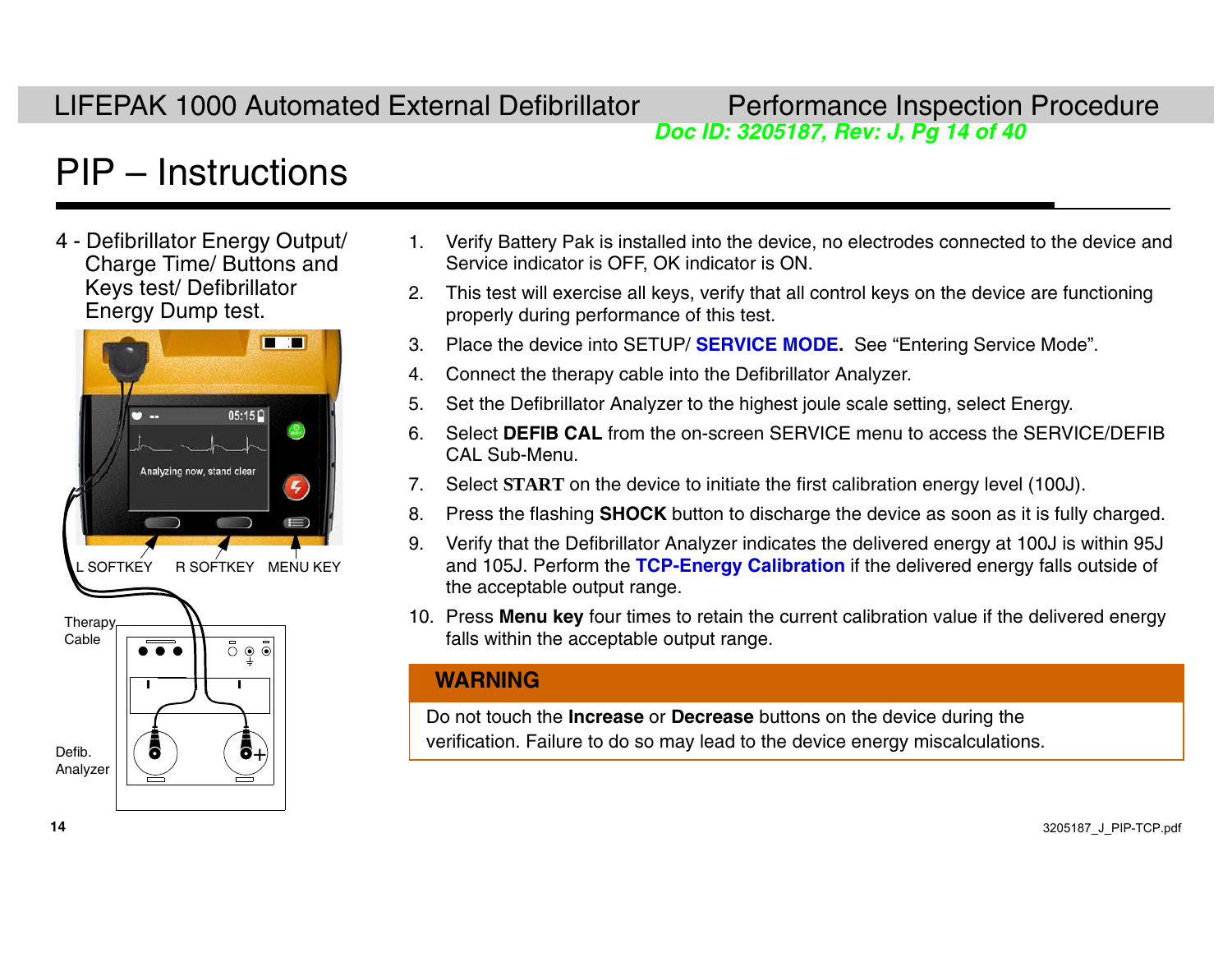# *Doc ID: 3205187, Rev: J, Pg 15 of 40*

# [PIP – Instructions](#page-8-0)

- 4 Defibrillator Energy Output/ Charge Time/ Buttons and Keys test/ Defibrillator Energy Dump test (continued).
- 11. Press **OK** and start Stopwatch simultaneously (use Stopwatch for first 360 J charge time).The device will proceed to the next calibration level (360 J).
- 12. Stop the Stopwatch as soon as the device's SHOCK button starts to flash.
- 13. Verify that the device charged to 360J in 14 seconds or less.
- 14. Press the flashing **SHOCK**  button to discharge the device.
- 15. Verify that the Defibrillator Analyzer indicates the delivered energy at 360J is within 342J and 378J. Perform the **[TCP-Energy Calibration](#page-32-0)** if the delivered energy falls outside of the acceptable output range.

#### **WARNING**

Do not touch the **Increase** or **Decrease** buttons on the device during the verification. Failure to do so may lead to the device energy miscalculations.

- 16. Press **Menu key** four times to retain the current calibration value if the delivered energy falls within the acceptable output range. Press **OK**.
- 17. Repeat steps 6 through15 to verify 100J and 360J Defibrillator Energy Outputs for a second time are within the acceptable output limits**.**
- 18. This time repeat steps 6,7,9, and 10 (without stopwatch)**.**
- 19. When full 360 J charge is reached, turn the device OFF and then turn the device back ON.
- 20. Verify Energy dump test doesn't result in service wrench (Service indicator is OFF).
- 21. Turn the device OFF.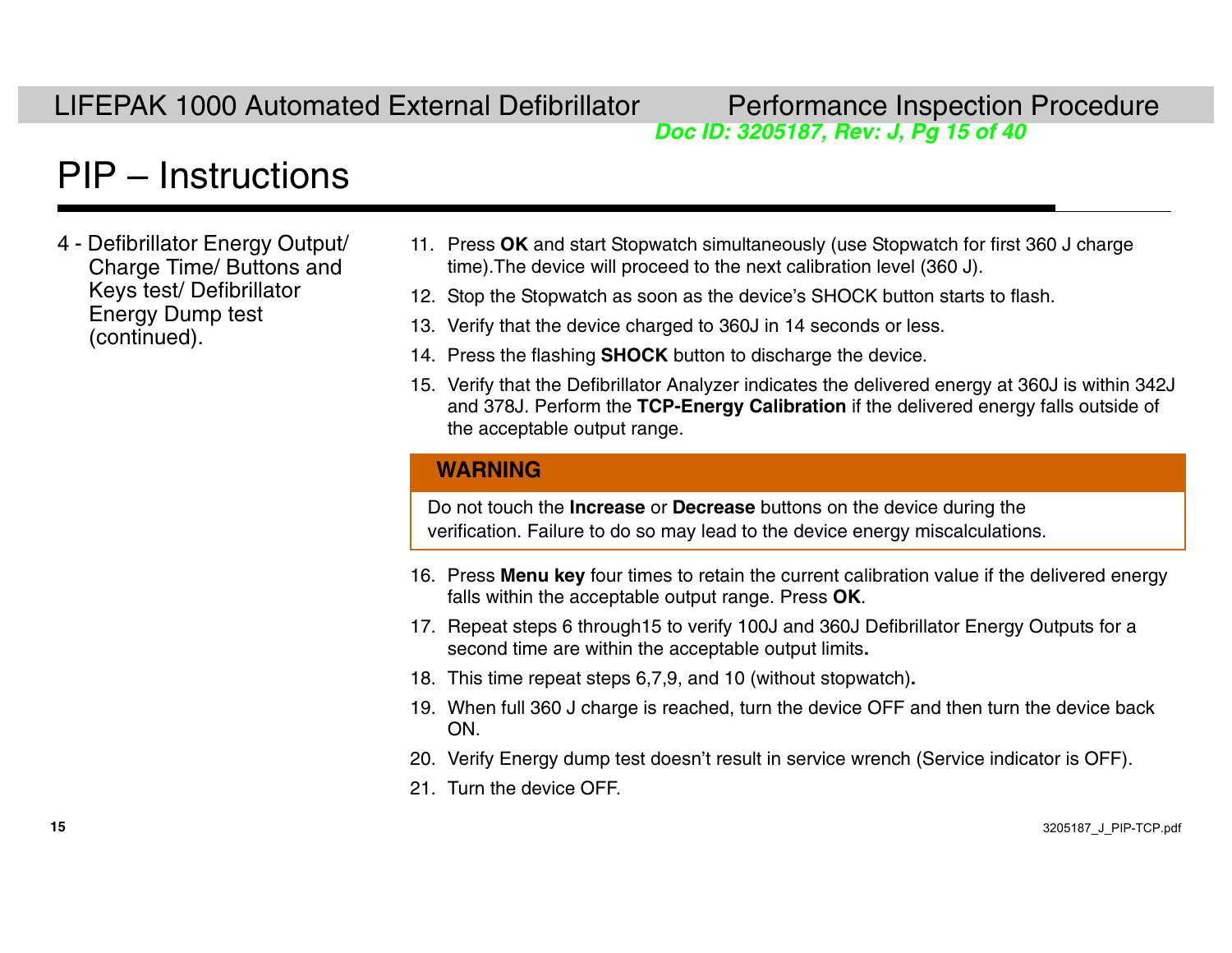# *Doc ID: 3205187, Rev: J, Pg 16 of 40*

## PIP – Instructions





- 1. Verify Battery Pak is installed into the device, no electrodes connected to the device and Service indicator is OFF, OK indicator is ON.
- 2. Place the device into **[SETUP MODE](#page-8-0)**. See "Entering Setup Mode".
- 3. Select **GENERAL** from the Setup menu.
- 4. Verify that the **Date/Time is correct and contrast of characters displayed on LCD are legible** from the Setup/General.
- 5. Select **DATE/TIME** from the Setup/General menu.
- 6. Set Date to the first Monday of the month.
- 7. Set Time to 02:59.
- 8. Immediately turn the device off. Then observe the device performing Full (Monthly) Auto test at 03:00.
- 9. Wait for 80 seconds; look for the power ON LED and SHOCK button to blink.
- 10. Verify OK returns to the Readiness Indicator.
- 11. Reset Date and Time in device to correct local date and time from the Setup/General/ Date/Time menu.
- 12. Place the device into SETUP/ **[SERVICE MODE](#page-8-0).** See "Entering Service Mode".
- 13. Verify no diagnostic codes (codes below 4000 are allowed) in the Setup/Service mode/ Service Log menu. See **[PIP - General Instructions](#page-8-0)**
- 14. Turn the device OFF.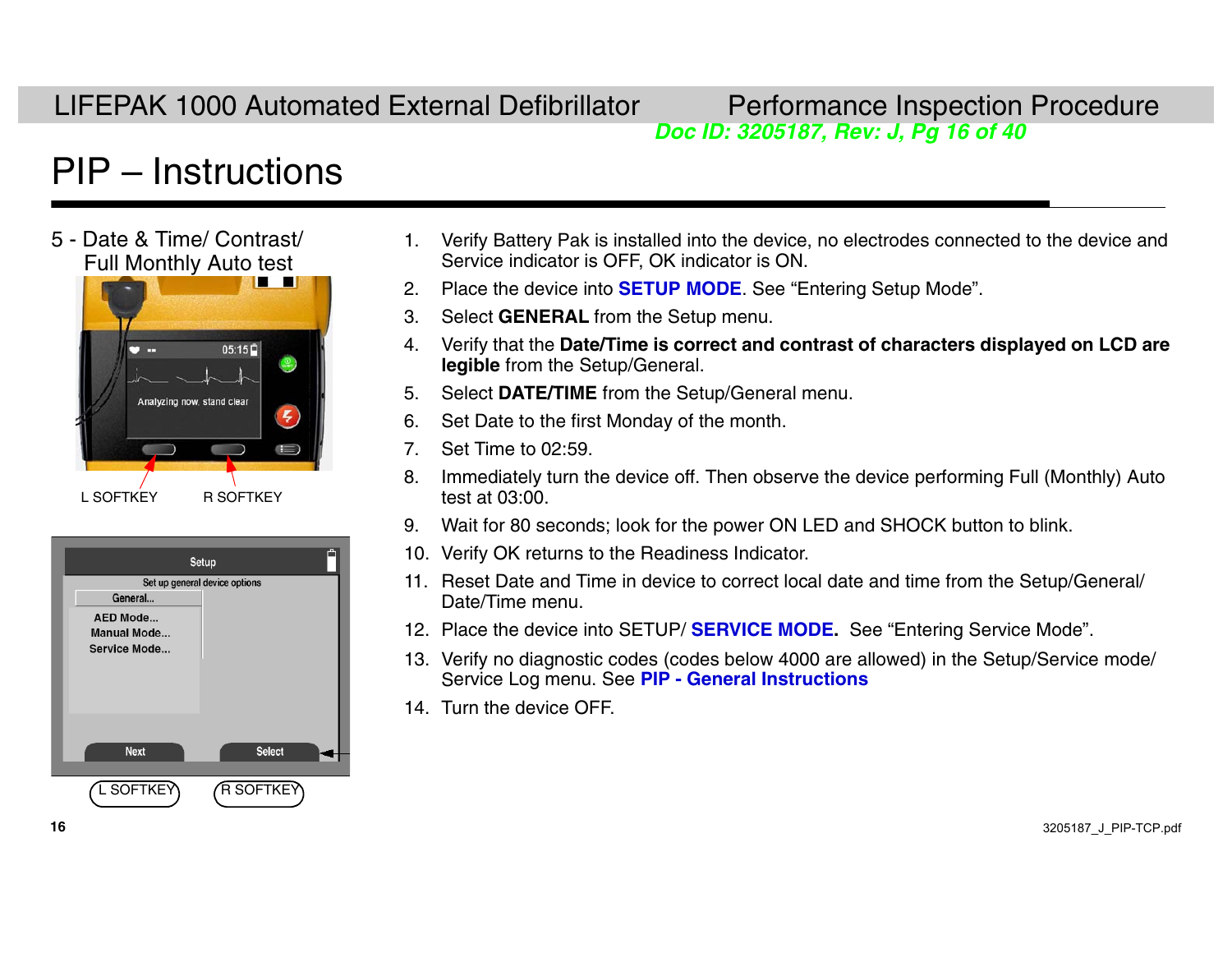# *Doc ID: 3205187, Rev: J, Pg 17 of 40*

# PIP – Instructions



- 6 Electrode Impedance test 1. Verify Battery Pak is installed into the device. Therapy cable is connected to the device. Service indicator is OFF, OK indicator is ON.
	- 2. Connect the Therapy Cable to the Decade Resistance Box.
	- 3. Set the Decade Resistance box to 355  $\Omega$
	- 4. Using DMM to verify the Decade Resistance box is 355 $\Omega$ +/–5  $\Omega$ .
	- 5. Turn the device ON. Verify that the device voice prompts:
	- •*CONNECT ELECTRODES*

**Note:** Actual voice prompts will vary depending on the device configuration.

**Note:** Do not discharge device into the Decade Resistance Box.

- 6. Set the Decade Resistance Box to 246  $\Omega$ .
- 7. Using DMM to verify the Decade Resistance box is 246  $\Omega$  +/-4  $\Omega$ .
- 8. Verify that the device voice prompts:
- •*STAND CLEAR OR PUSH ANALYZE*
- 9. Set the Decade Resistance Box to 5  $\Omega$ .
- 10. Using DMM to verify the Decade Resistance box is 5  $\Omega$  +/–0.2  $\Omega$ .
- 11. Verify that the device voice prompts:
- •*CONNECT ELECTRODES.*
- 12. Turn the device OFF.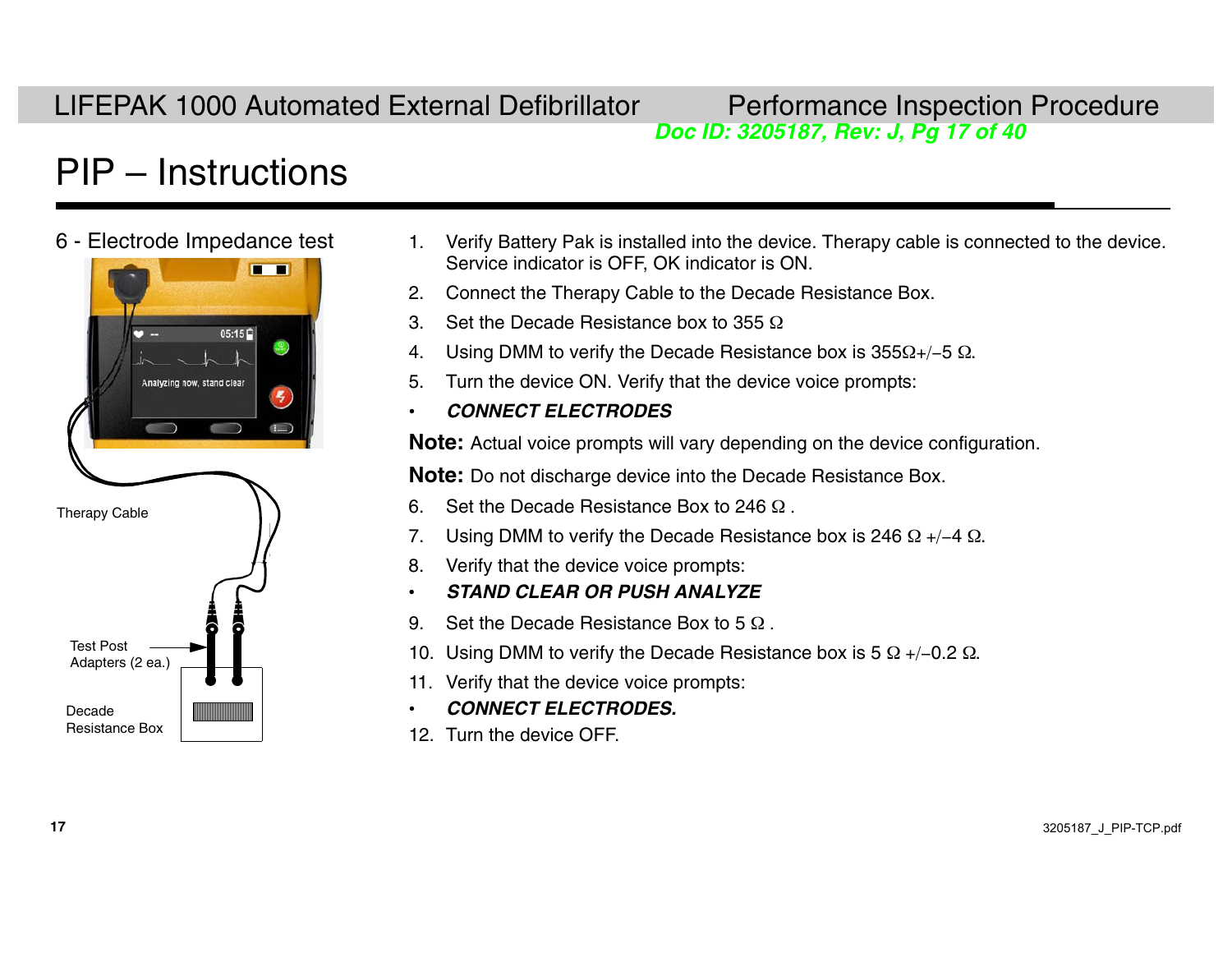# *Doc ID: 3205187, Rev: J, Pg 18 of 40*

### [PIP – Instructions](#page-8-0)

7 - Warm Boot Detection Test

- 1. Verify Battery Pak is installed into the device, no electrodes connected to the device and Service indicator is OFF, OK indicator is ON.
	- 2. Turn the device ON.
	- 3. Verify Readiness Indicator OK and Wrench are displayed momentarily.
	- 4. Verify Readiness Indicator display updates as shown.

- 5. Note the current count on the elapse timer, found at top of LCD display.
- 6. Turn the device OFF.
- 7. Turn the device ON between 5 49 seconds after device shutdown.
- 8. Verify that the device returns to normal ON operation and the elapse timer has continued to increment counter during the device shutdown period (The device does not restart time count from 00:00).
- 9. Turn the device OFF.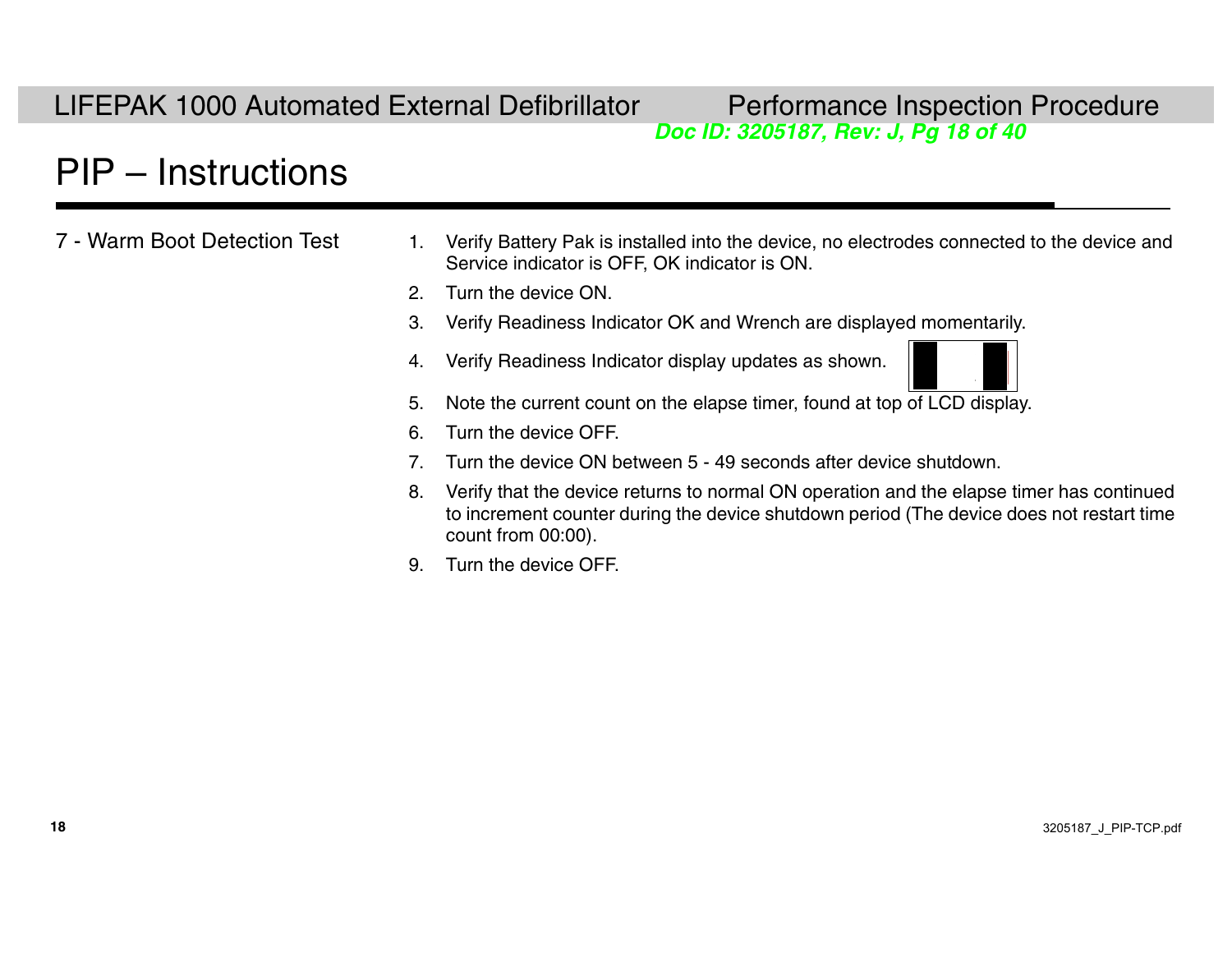# *Doc ID: 3205187, Rev: J, Pg 19 of 40*

# [PIP – Instructions](#page-8-0)

8 - ECG Leads Characteristic test



**Note:** If ECG display doesn't display when 3 lead ECG cable is connected to device, then check the Setup/AED menu. If ECG Display isn't listed in menu, then device is hardware configured for ECG Display: A = Disable. In the case above, mark **N/A** for PIP Checklist test steps in section ECG Leads Characteristic Test.

- 1. Verify Battery Pak is installed into the device, no electrodes connected to the device and Service indicator is OFF, OK indicator is ON.
- 2. Turn the device ON.
- 3. Set the device to AED mode or verify the device is on AED mode.
- 4. Verify the device responds with a voice prompt: **"Connect electrodes"**
- 5. Connect the 3 lead ECG cable to the device.
- 6. Verify that the device displays "**ECG mode**" and "**Connect ECG leads**" message.
- 7. Connect the 3 lead ECG cable to Defibrillator Analyzer.
- 8. Verify that the device displays "**ECG mode**" message and a scrolling ECG trace.
- 9. Set Defibrillator Analyzer to 1mV, 10Hz Sinewave.
- 10. Use the graticule to measure the sine-wave amplitude\* of 10 mm +/- 10% peak-to-peak on the LCD display.

**Note\*:** The output of QED 6 is fixed at 1mV Lead II (RA-LL)

- 11. Set Defibrillator Analyzer to ECG wave and 120 BPM.
- 12. Verify that the device displays the Heart Rate on LCD Display is within 117 to 123 BPM.
- 13. Remove RA lead from Defibrillator Analyzer.
- 14. Verify that the device displays "Connect ECG Leads" message within 1 second.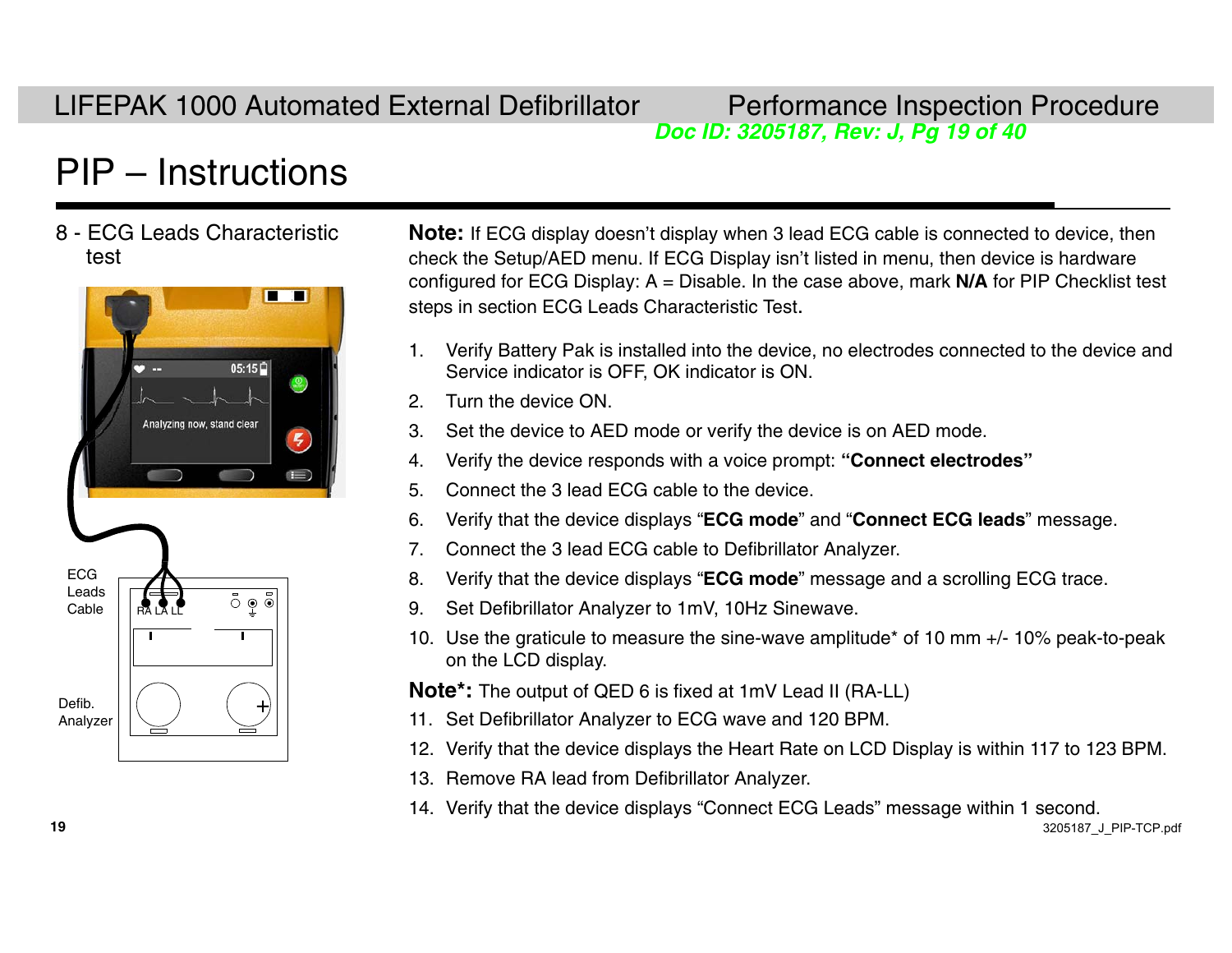*Doc ID: 3205187, Rev: J, Pg 20 of 40*

### [PIP – Instructions](#page-8-0)

8 - ECG Leads Characteristic test (continued)

**Note:** Do not touch lead contacts with hand, this could interrupt leads off condition.

- 15. Reconnect RA lead.
- 16. Repeat steps 13, 14 and 15 for the remaining LA and LL leads.
- 17. Disconnect 3 Lead ECG cable from device and Defibrillator Analyzer**.**
- 18. Turn device OFF.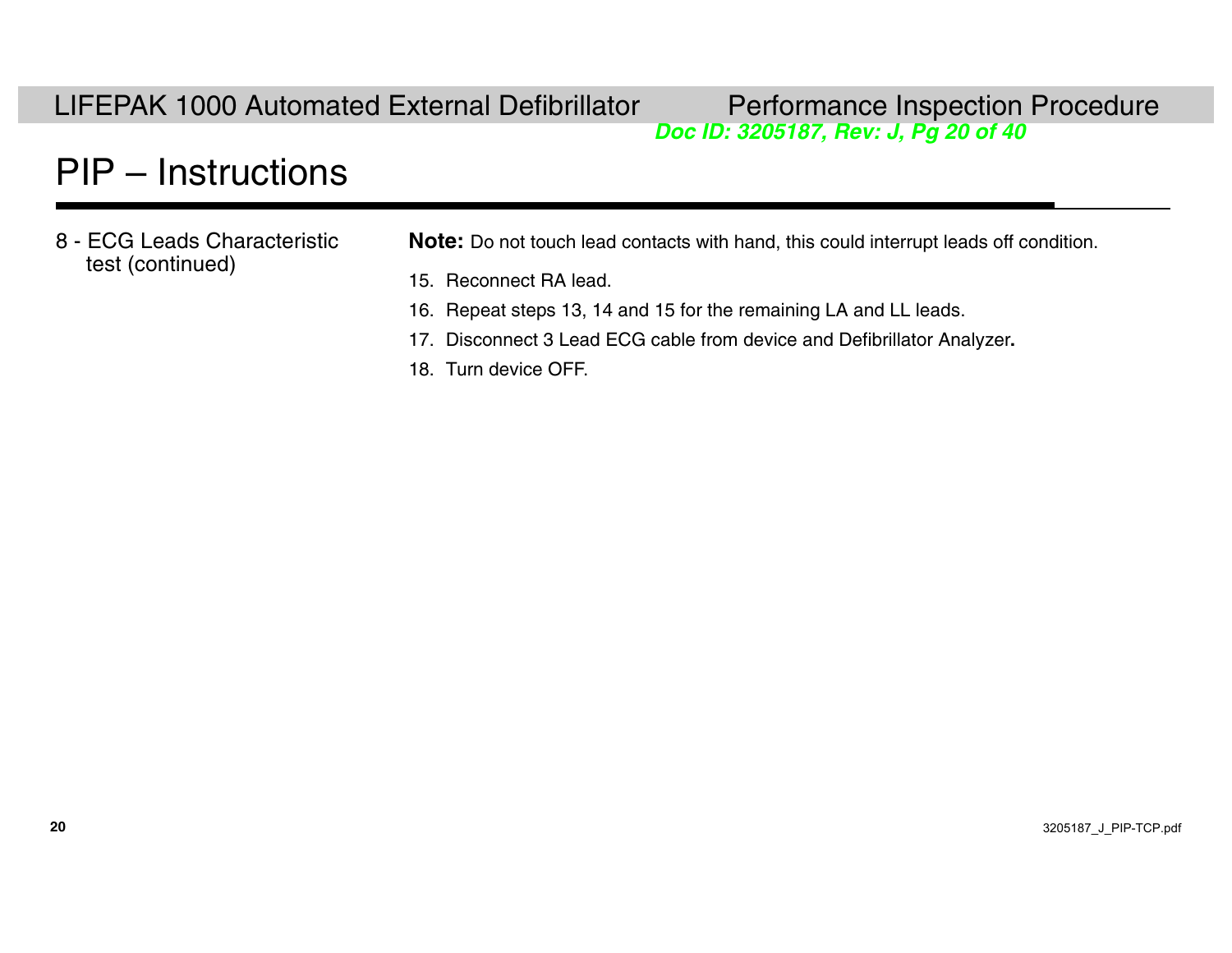# *Doc ID: 3205187, Rev: J, Pg 21 of 40*

# [PIP – Instructions](#page-8-0)

#### 9 - Therapy ECG Characteristic test



**Note:** If no ECG waveform is displayed, either the device was purchased without the ECG Display feature enabled or the device is configured in User Settings for ECG Display - Off. Go to Setup/AED menu to see if ECG display is listed in menu. If listed, set ECG Display to ON. As required, reset the ECG Display back to the customer original setting after test. If ECG Display is not listed in Setup/AED menu, then **N/A** - PIP Checklist test step as the Hardware Configuration is set to ECG Display:  $A = Disable$ 

- 1. Verify Battery Pak is installed into the devi ce, no electrodes connected to the device and Service indicator is OFF, OK indicator is ON
- 2. Set Defibrillator Analyzer to ECG Wave and 120 BPM.
- 3. Connect Therapy cable to device and Defibrillator Analyzer as shown.
- 4. Turn the device ON.
- 5. Use the graticule to measure the ECG R -wave amplitude\* of 10 mm +/- 10% peak-topeak on the LCD display

**Note\*:** . The output of QED 6 is fixed at 1.1 mV (Apex-Sternum)



- 6. Disconnect Therapy cable from device and Defibrillator Analyzer.
- 7. Turn the device OFF.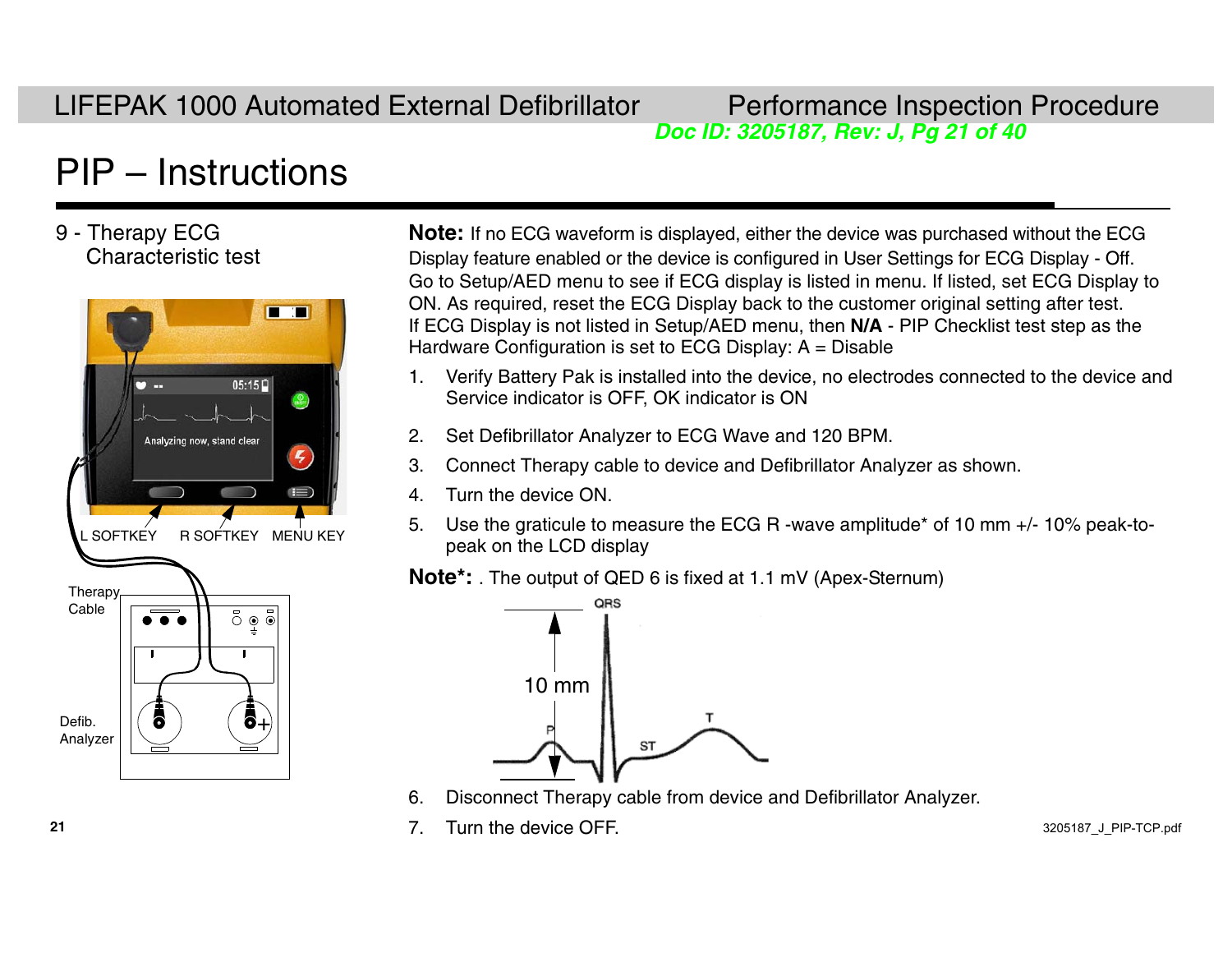# *Doc ID: 3205187, Rev: J, Pg 22 of 40*

# [PIP – Instructions](#page-8-0)

10 - Leakage Current Tests Check to ensure the leakage current meets the following industry standards:

- • AAMI/ANSI (Association for the Advancement of Medical Instrumentation/American National Standards Institute) DF2-1989, DF39-1993
- •IEC (International Electrotechnical Commission) 601-1 and 601-2-4

#### **WARNING**

**Shock Hazard. Failure to properly perform these tests could result in a failure to detect excessive leakage current. Make sure you are familiar with your test equipment and these test performance procedures.**

**Note:** Because of the variety of safety analyzers that may be used for these tests, this electronic service manual provides only general instructions. For information about configuration and testing methods, refer to your safety analyzer operating instructions.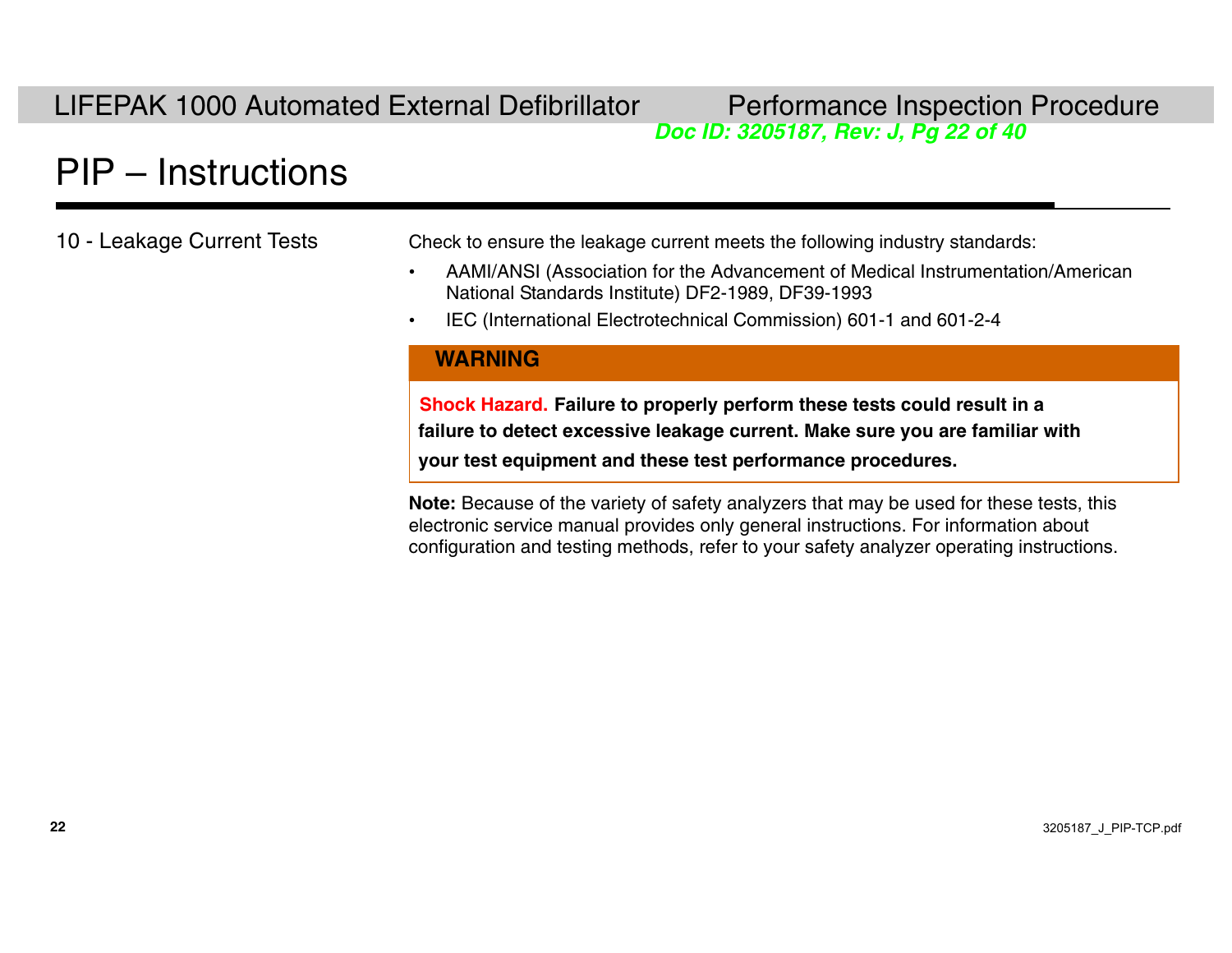# *Doc ID: 3205187, Rev: J, Pg 23 of 40*

# [PIP – Instructions](#page-8-0)

10 - Leakage Current Tests (Therapy)



- 1. Verify Battery Pak is installed into the device, no electrodes connected to the device and Service indicator is OFF, OK indicator is ON.
- 2. Connect the Quik-combo to ECG Snap Cable into the device.
- 3. Connect the **Apex/LL** of Quik-combo to ECG snap cable to the Safety Analyzer at LL snap.
- 4. Connect the **Sternum/RA** of Quik-combo to ECG snap cable to the Safety Analyzer at RA snap.
- 5. Set the Safety Analyzer Lead setting to RA or LL.
- 6. Turn the device ON.
- 7.. Verify that the L**ead- Lead Leakage Current (RA-LL)** is between 1μA to 9 μA.
- Therapy  $\begin{array}{ccc} 1 & 1 & 1 \end{array}$   $\begin{array}{ccc} \hline \end{array}$  a. Remove the Quik-combo to ECG snap cable from the device and Safety Analyzer.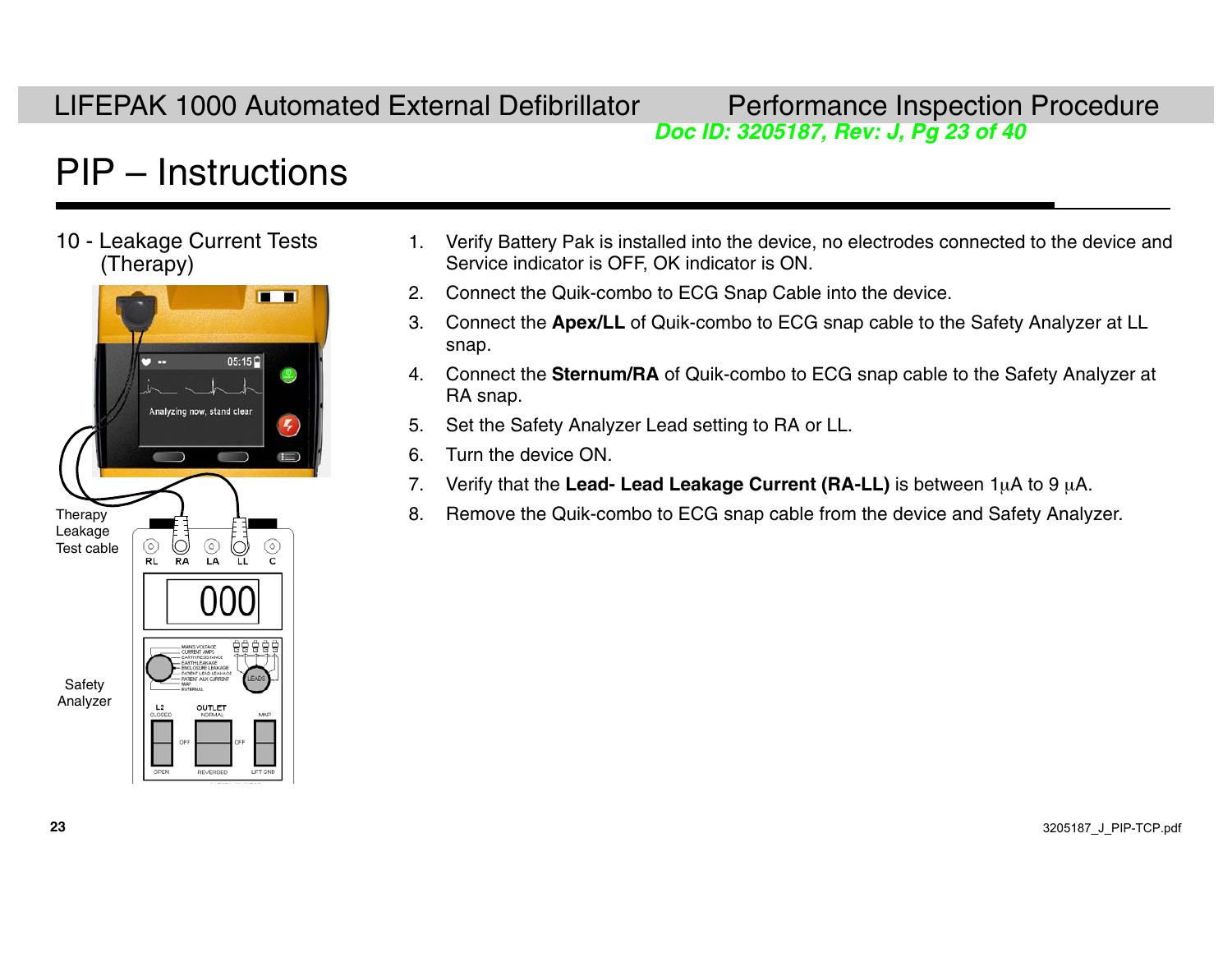# *Doc ID: 3205187, Rev: J, Pg 24 of 40*

# [PIP – Instructions](#page-8-0)



- **N/A**  PIP Checklist test step if 3 Lead ECG feature isn't installed in device.
- 1. Verify Battery Pak is installed into the devi ce, no electrodes connected to the device and Service indicator is OFF.
- 2. Connect the 3 Lead ECG Test Cable into the device.
- 3. Connect the **LL Lead** of 3 Lead ECG Test Cable to the Safety Analyzer at LL snap.
- 4. Connect the **RA Lead** of 3 Lead ECG Test Cable to the Safety Analyzer at RA snap.
- 5. Set the Safety Analyzer Lead setting to RA or LL.
- 6. If off, turn the device ON.
- 7. Verify that the **Lead Lead Leakage Current (RA LL)** is between 0μA to 9 μA
- 8. Remove the **LL Lead** of 3 Lead ECG Test Cable from the Safety Analyzer.
- 9. Connect the **LA Lead** of 3 Lead ECG Test Cable to the Safety Analyzer at LA snap.
- 10. Set the Safety Analyzer Lead setting to RA or LA.
- **11. Verify that the Lead Lead Leakage Current (RA- LA)** is between 0μA to 9 μA.
- 12. Remove the **RA Lead** of 3 Lead ECG Test Cable from the Safety Analyzer.
- 13. Connect the **LL Lead** of 3 Lead ECG Test Cable to the Safety Analyzer at LL snap.
- 14. Set the Safety Analyzer Lead setting to LA or LL.
- **15. Verify that the Lead Lead Leakage Current (LA- LL)** is between 0μA to 9 μA.
- 16. Remove the 3 Lead ECG Test cable between the device and Safety Analyzer.
- 17. Turn the device OFF.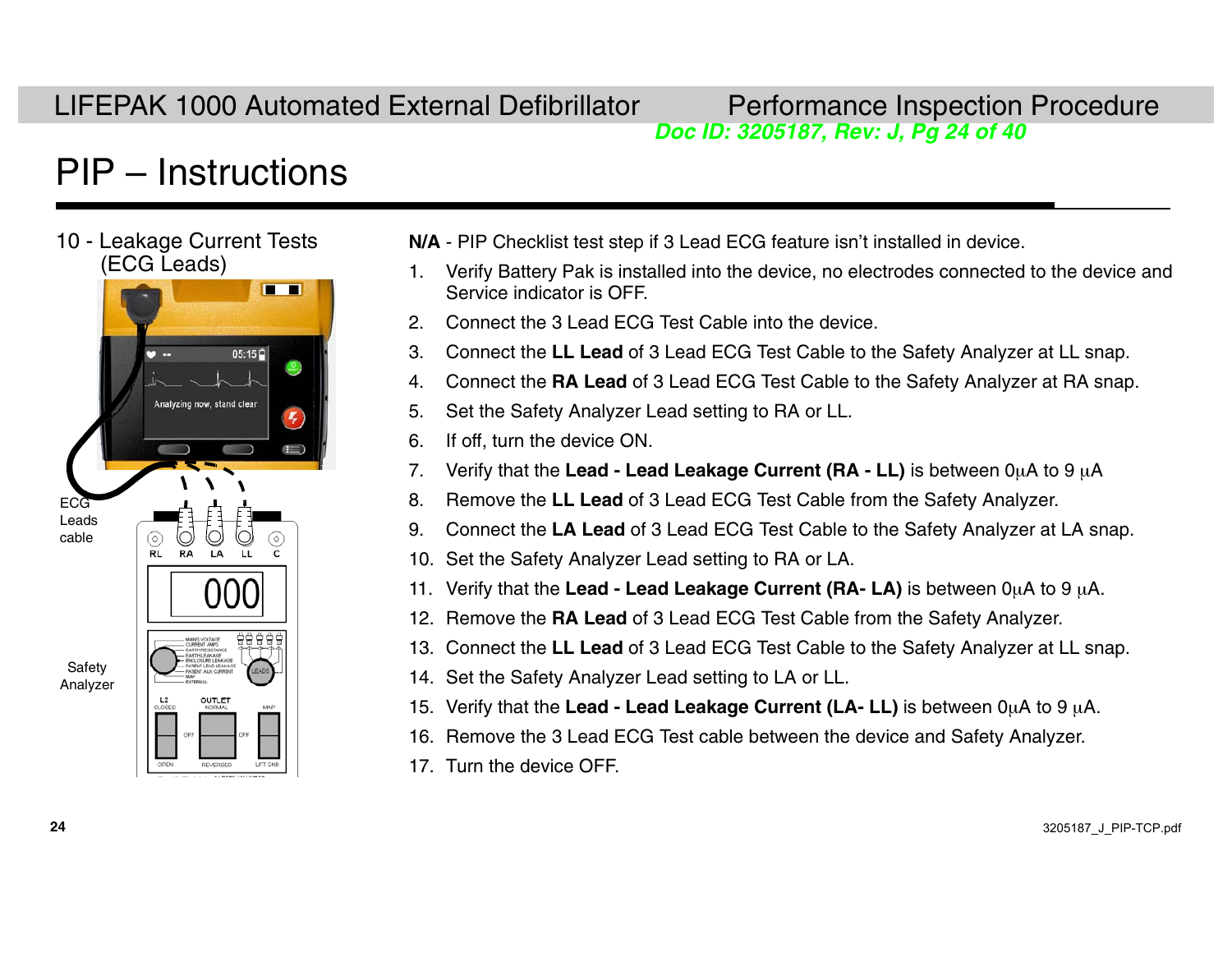*Doc ID: 3205187, Rev: J, Pg 25 of 40*

# <span id="page-24-0"></span>PIP – Device Configuration Table

Device Configuration Use the following table to decipher the 20-digit Device Configuration number listed on the DEVICE DATA screen, which can be accessed in the SETUP/GENERAL/DEVICE DATA submenu. The **[PIP Checklist](#page--1-0)** provides space to record this number before beginning the Performance Inspection Procedure (PIP).

> The Device Configuration consists of ASCII characters. Character 0 is the rightmost character in the string.

| 19 | 18 |  |  |  |  |  | 16   15   14   13   12   11 |  | 101918 |  |  | $\overline{\phantom{a}}$ | 6 5 |  | $\blacksquare$ |  |  |  |  |
|----|----|--|--|--|--|--|-----------------------------|--|--------|--|--|--------------------------|-----|--|----------------|--|--|--|--|
|----|----|--|--|--|--|--|-----------------------------|--|--------|--|--|--------------------------|-----|--|----------------|--|--|--|--|

| <b>Position</b> | <b>Name</b>       | <b>Selection</b>                                                                                                                          |
|-----------------|-------------------|-------------------------------------------------------------------------------------------------------------------------------------------|
| 19              | Energy #1         | $1 = 175$ J<br>$2 = 200J$<br>$0 = 150J$<br>$3 = 225J$<br>4 = 250J<br>$5 = 275J$<br>$6 = 300J$<br>7 = 325J<br>$8 = 360J$                   |
| 18              | Energy #2         | $0 = 150J$<br>$1 = 175J$<br>$2 = 200J$<br>$3 = 225J$<br>4 = 250J<br>$5 = 275J$<br>$6 = 300J$<br>7 = 325J<br>$8 = 360J$                    |
| 17              | Energy #3         | $0 = 150J$<br>$1 = 175$ J<br>$2 = 200J$<br>$3 = 225J$<br>$4 = 250$ J $5 = 275$ J<br>$8 = 360J$<br>$6 = 300J$<br>$7 = 325J$                |
| 16              | CPR Time 1        | $0 = 60$ sec $1 = 90$ sec $2 = 120$ sec<br>$3 = 180$ sec $4 = 15$ sec $5 = 30$ sec $6 = 45$ sec                                           |
| 15              | CPR TIme 2        | $0 = 60$ sec $1 = 90$ sec $2 = 120$ sec<br>$3 = 180$ sec $4 = 15$ sec $5 = 30$ sec $6 = 45$ sec                                           |
| 14              | Init CPR Time     | $0 = 60$ sec $1 = 90$ sec $2 = 120$ sec<br>$3 = 180$ sec $4 = \text{Off}$<br>$5 =$ Not used $6 = 15$ sec $7 = 30$ sec $8 = 45$ sec        |
| 13              | PreShock CPR Time | $0 = Not used$ 1 = Not used 2 = Not used<br>$3 =$ Not used $4 =$ Off<br>$5 = Not used$<br>$6 = 15 \text{ sec}$ 7 = 30 sec<br>$8 = 45$ sec |

3205187\_J\_PIP-TCP.pdf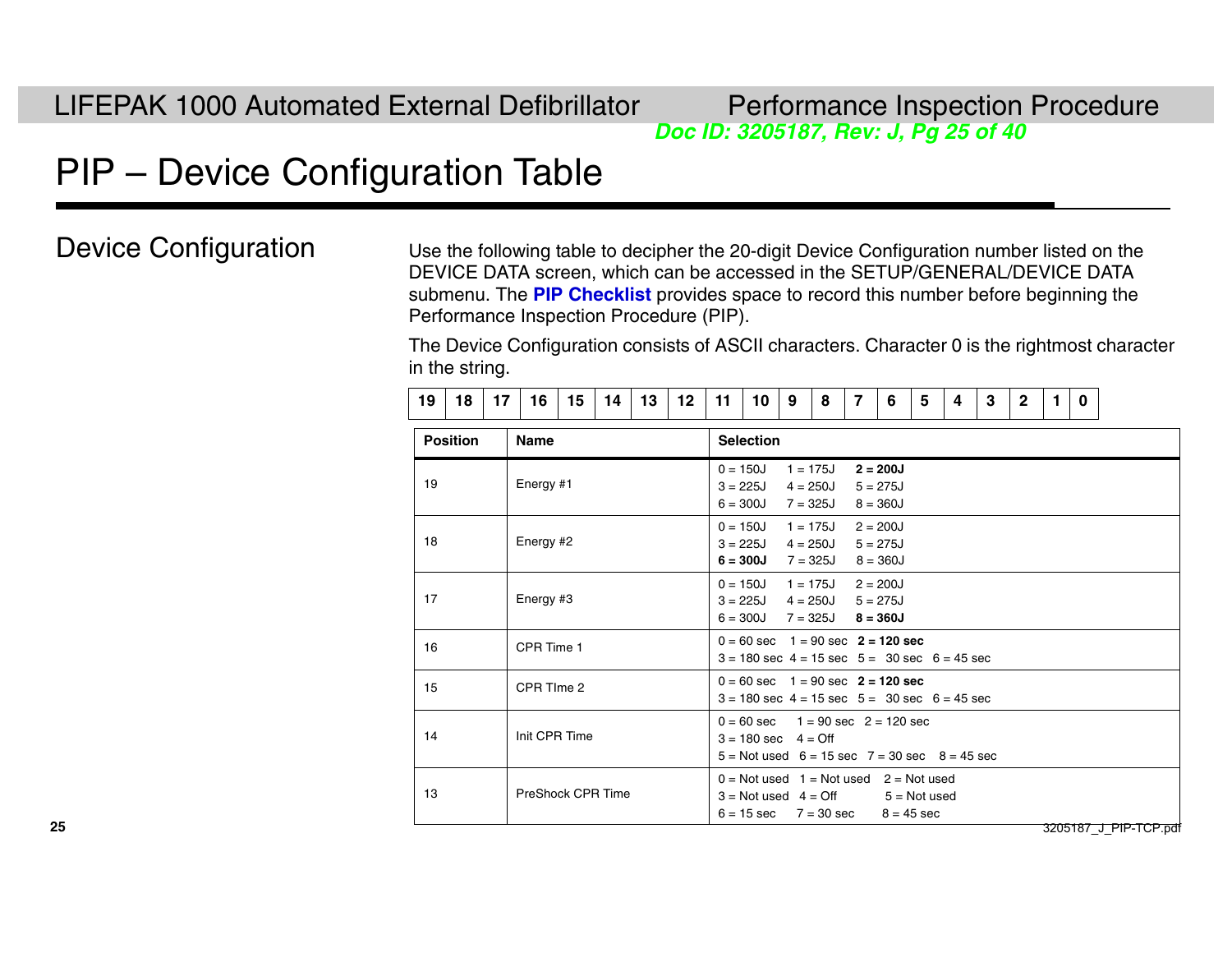# *Doc ID: 3205187, Rev: J, Pg 26 of 40*

# PIP – Device Configuration Table

Device Configuration  $(continued)$ 

| <b>Position</b> | <b>Name</b>                                                 | <b>Selection</b>                                                                                                                                                 |                                                                   |                                        |                                                                |
|-----------------|-------------------------------------------------------------|------------------------------------------------------------------------------------------------------------------------------------------------------------------|-------------------------------------------------------------------|----------------------------------------|----------------------------------------------------------------|
| 12              | ECG Display Allowed/ ECG<br>Display                         | <b>ECG Display Allowed</b><br>$0 = On$<br>$1 = On$<br>$2 = \text{Off}$                                                                                           |                                                                   | <b>ECG Display</b><br>On<br>Off<br>Off |                                                                |
| 11              | Manual Access/ Analyze in<br><b>Manual Mode</b>             | <b>Manual Access</b><br>$0 = On$<br>$1 = On$<br>$2 = \bigcirc$                                                                                                   |                                                                   | On<br>Off<br>Off                       | Analyze in Manual Mode                                         |
| 10              | <b>AED Monitoring/ AED Monitoring</b><br><b>Repeat Time</b> | <b>AED Monitoring</b><br>$0 = \text{Off}$<br>$1 = On$<br>$2 = On$<br>$3 = On$<br>$4 = On$<br>$5 = On$                                                            |                                                                   | Off<br>1<br>2<br>3<br>4<br>Off         | <b>AED Monitoring Repeat Time</b>                              |
| 9               | Reserved (for Audio Recording<br>Equipped)                  | $2 = \text{Off}$                                                                                                                                                 |                                                                   |                                        |                                                                |
| 8               | Voice Prompt Volume/ Service<br>Alert/ Shock Tone           | Voice Prompt<br>$0 = High$<br>$1 = High$<br>$2 = High$<br>$3 = High$<br>$4 = \text{Median}$<br>$5 = \text{Median}$<br>$6 = \text{Median}$<br>$7 = \text{Median}$ | Service Alert<br>Off<br>Off<br>On<br>On<br>Off<br>Off<br>On<br>On |                                        | Shock Tone<br>Off<br>On<br>Off<br>On<br>Off<br>On<br>Off<br>On |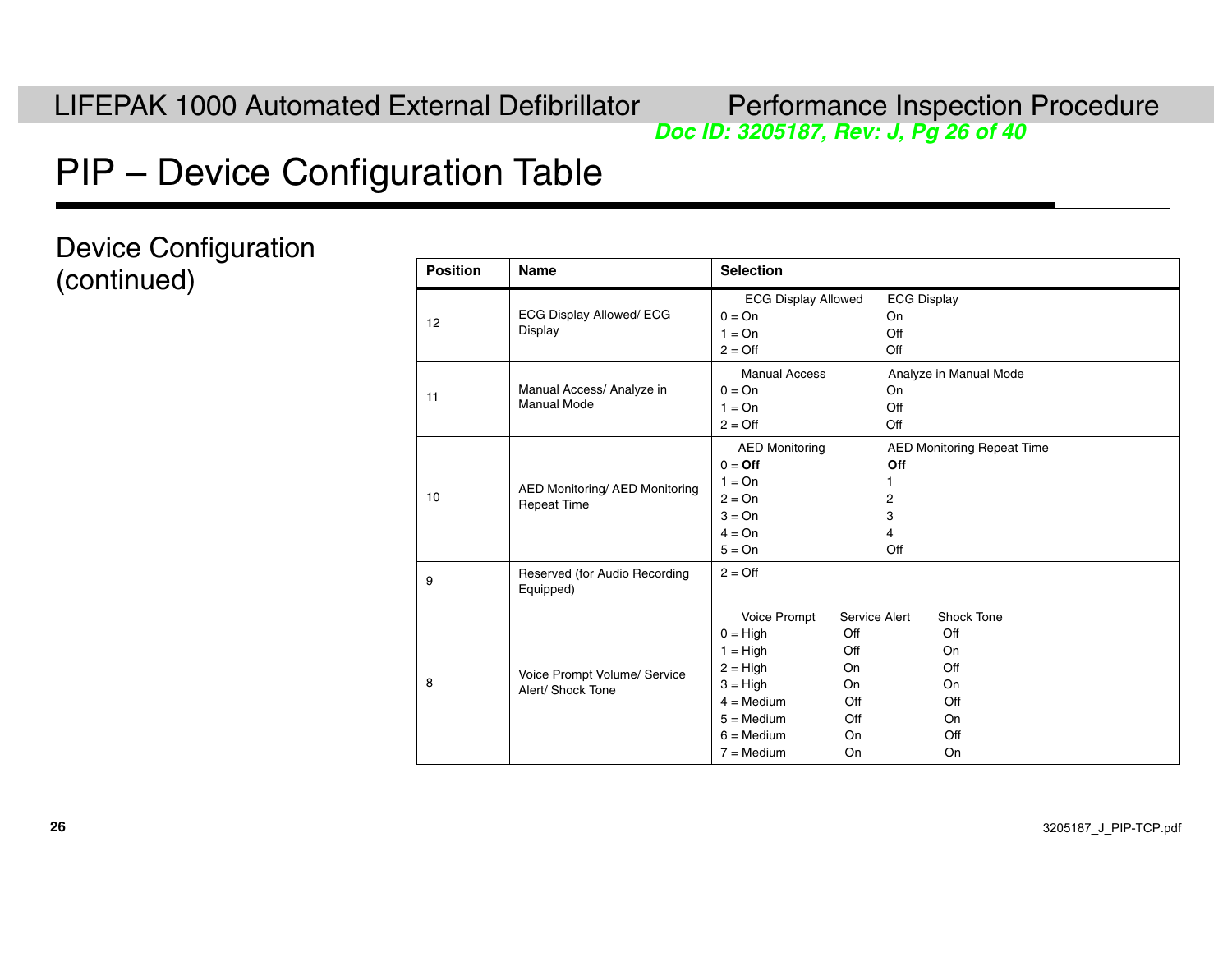# *Doc ID: 3205187, Rev: J, Pg 27 of 40*

# PIP – Device Configuration Table

Device Configuration  $(continued)$ 

| <b>Position</b> | <b>Name</b>                           | <b>Selection</b>                                                                                                                                                                                                                                                                                                                      |
|-----------------|---------------------------------------|---------------------------------------------------------------------------------------------------------------------------------------------------------------------------------------------------------------------------------------------------------------------------------------------------------------------------------------|
| 7               | Pulse Check/ Confirmation<br>Analysis | <b>Pulse Check</b><br><b>Confirmation Analysis</b><br>Off<br>$0 =$ Always<br>$1 =$ Always<br>On (non CONFIG A)<br>$2 =$ After Every NSA Off<br>3 = After Every NSA On (non CONFIG A)<br>Off<br>$4 =$ Never<br>On (non CONFIG A)<br>$5 =$ Never<br>$6 =$ Always $7 =$ After Every NSA<br>$8 =$ After Second NSA (CONFIG A) $9 =$ Never |
| 6               | Shock Series/ Flex Energy             | <b>Shock Series</b><br><b>Flex Energy</b><br>$0 = On$<br>On<br>Off<br>$1 = On$<br>$2 = \text{Off}$<br>On<br>Off<br>$3 = \text{Off}$                                                                                                                                                                                                   |
| 5               | Pulse Prompt/ Extended Prompt         | <b>Pulse Prompt</b><br><b>Extended Prompt</b><br>$0 =$ Check Pluse<br>Off<br>$1 =$ Check Breathing<br>Off<br>$2 =$ Check Circulation<br>Off<br>$3 =$ Open Airway<br>Off<br>$4 =$ Check Pulse<br>On<br>$5 =$ Check Breathing<br>On<br>$6 =$ Check Circulation<br>On<br>On<br>$7 =$ Open Airway                                         |
| 4               | Auto Analyze/ Motion                  | Auto Analyze<br>Motion<br>$0 =$ After 1st Shock<br>Off<br>$1 = On$<br>Off<br>Off<br>$2 = \text{Off}$<br>$3 =$ After 1st Shock<br>On<br>$4 = On$<br>On<br>$5 = \text{Off}$<br>On                                                                                                                                                       |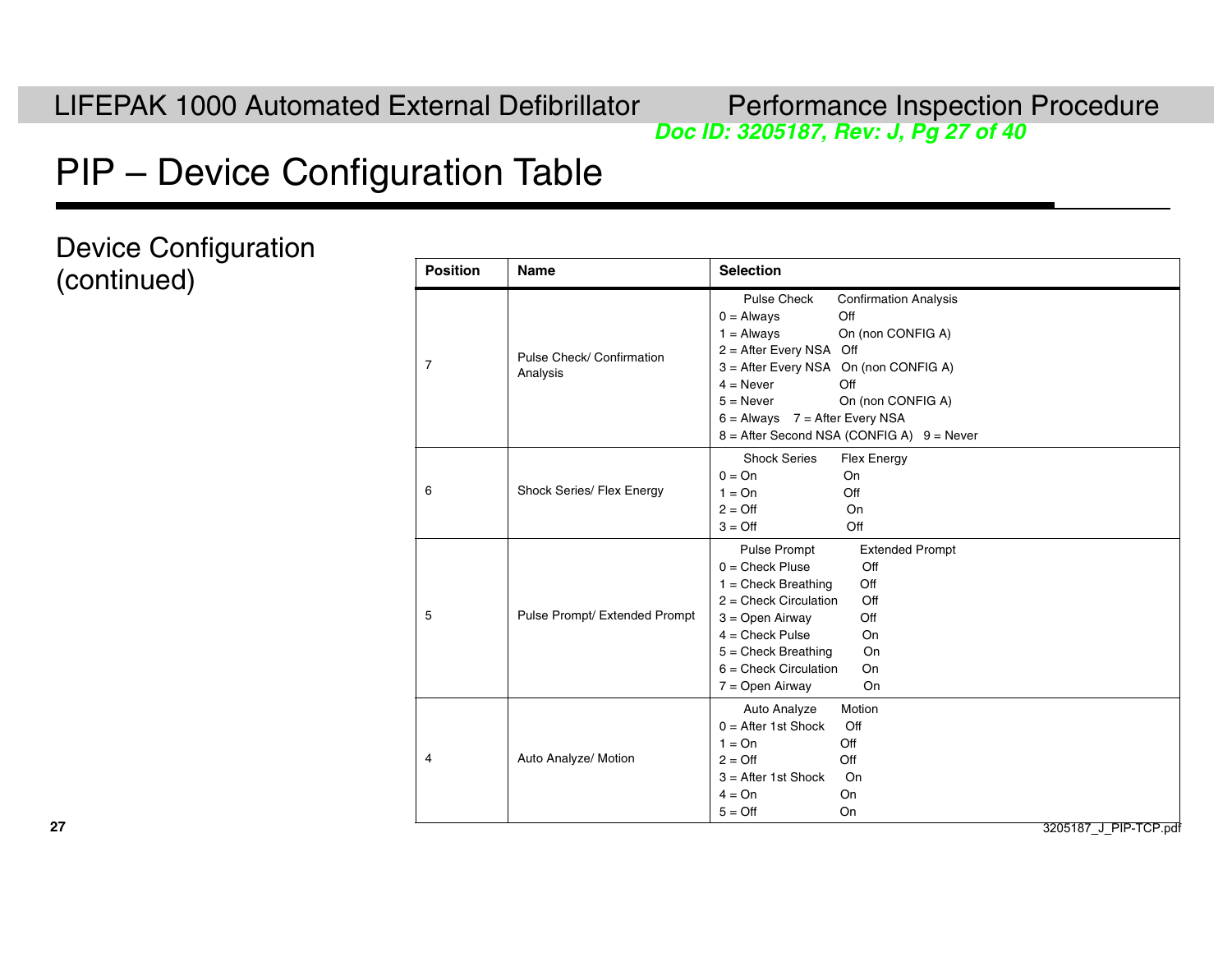# *Doc ID: 3205187, Rev: J, Pg 28 of 40*

# <span id="page-27-0"></span>PIP – Device Configuration Table

Device Configuration (continued)

| <b>Position</b> | <b>Name</b>       | <b>Selection</b>                                                                                                           |
|-----------------|-------------------|----------------------------------------------------------------------------------------------------------------------------|
| 3               | Delete After Send | $0 = \text{Off}$<br>$1 = On$                                                                                               |
| 2               | Init CPR          | $0 = Not Used$ (non CONFIG A)<br>$1 = \text{Off (CONFIG A)}$<br>$2 = CPR$ First (CONFIG A)<br>3 = Analyze First (CONFIG A) |
|                 | Spare             | 0                                                                                                                          |
| 0               | Spare             | 0                                                                                                                          |

**Note:** "CONFIG A" is language dependent. For software version 2.2 release, languages Dutch, INT'L English, English (US), German, and Japanese are enabled with CONFIG A.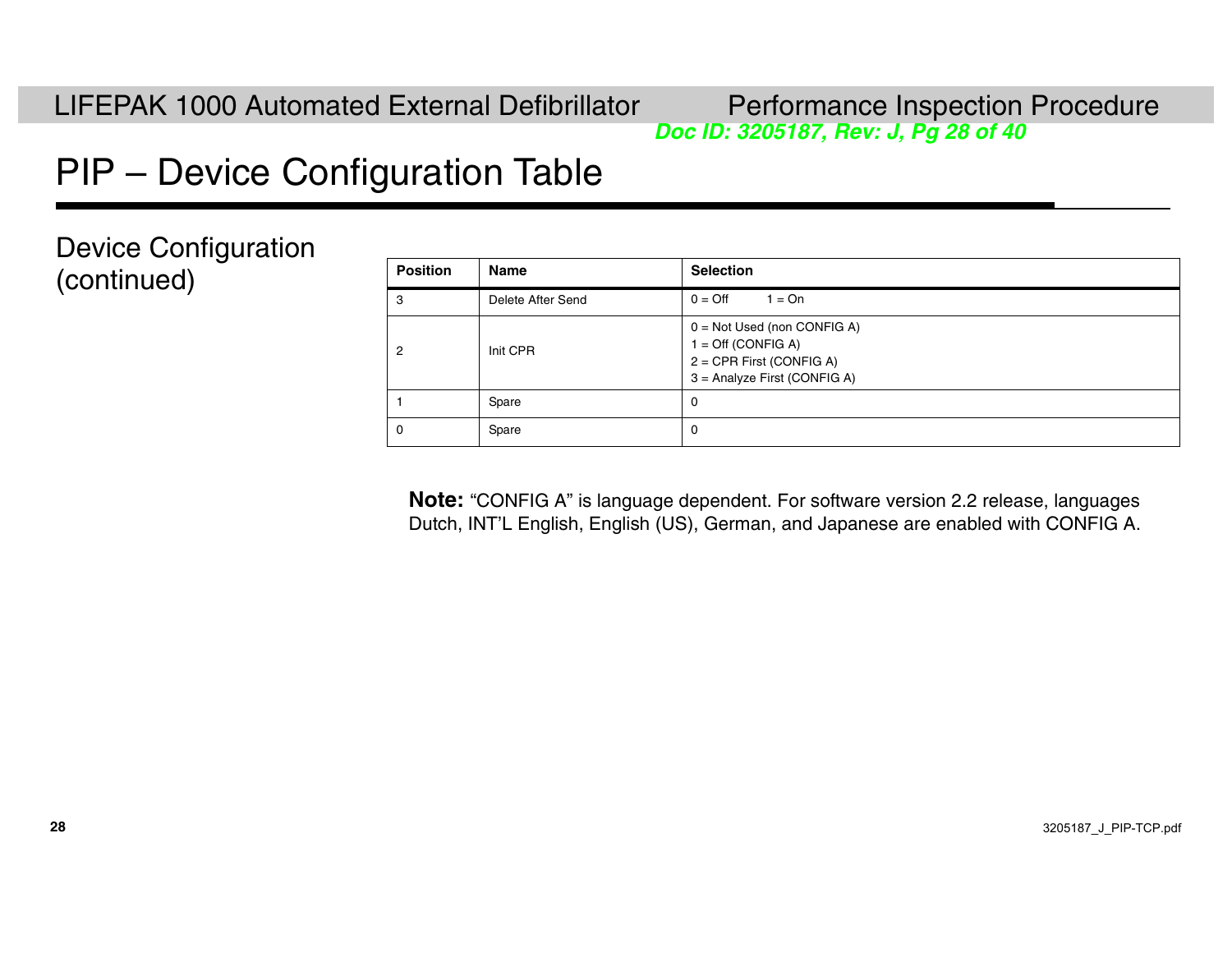#### LIFEPAK 1000 Automated External Defibrillator

#### *Doc ID: 3205187, Rev: J, Pg 29 of 40*

### Test and **Calibration Procedures**

This section covers the Test and Calibration Procedures (TCP). Complete the relevant TCP to correct out-of-specification conditions detected during the **Performance Inspection Procedure** (PIP). **Note:** Any time the LIFEPAK 1000 defibrillator is calibrated, the device must successfully pass all portions of the closed-case **[PIP](#page-0-0)** before being returned to active service. If a device exhibits any fault code or service wrench, contact Physio-Control; do not place it back in service.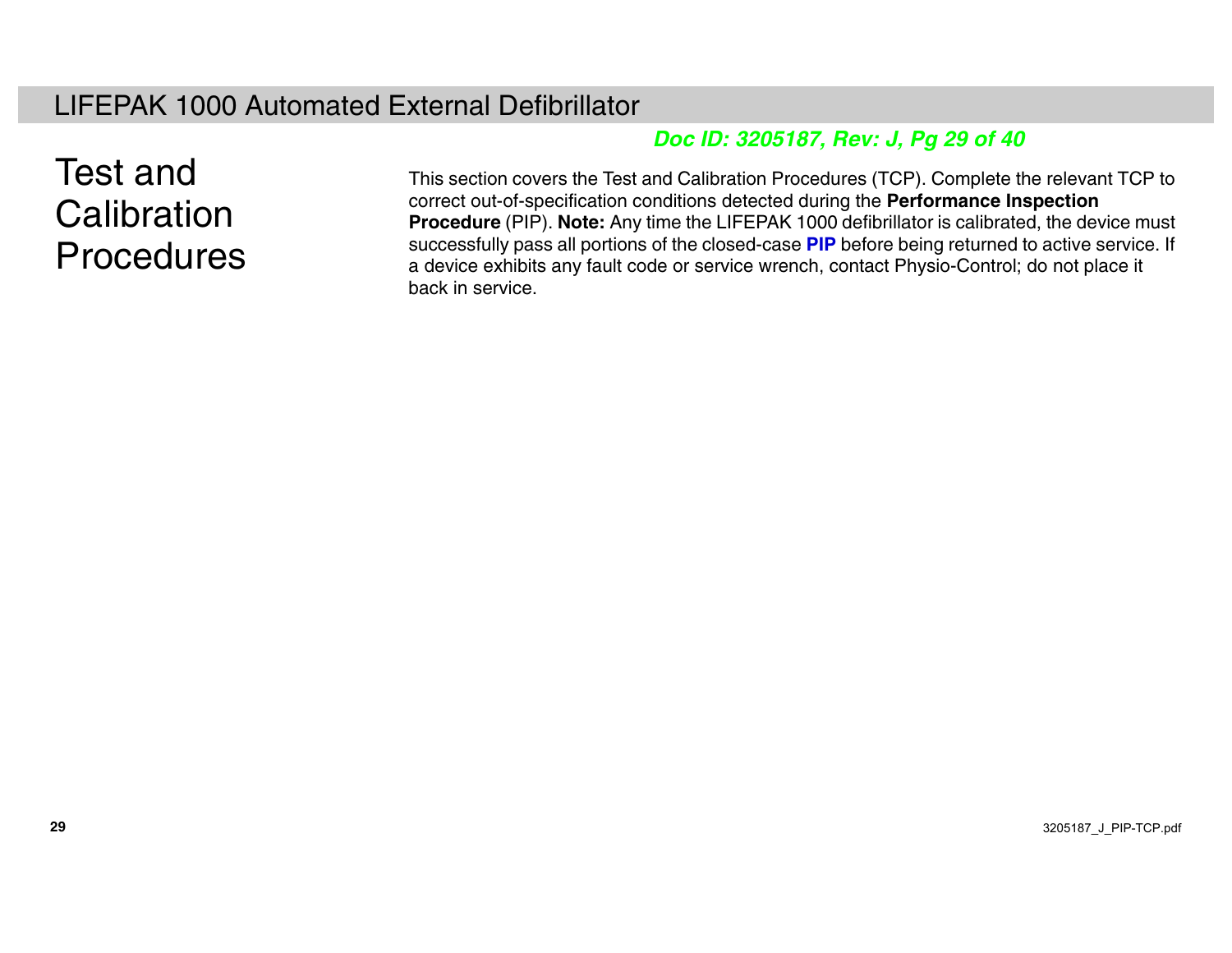*Doc ID: 3205187, Rev: J, Pg 30 of 40*

# <span id="page-29-0"></span>TCP – Scope and Applicability

The TCP applies to the LIFEPAK 1000 defibrillator exclusively. You may perform the procedures outlined in this section in any order.

For display issues, perform the **LCD Screen Test**.

If energy levels are found to be out of tolerance during PIP testing, perform **Defibrillator Energy Calibration**, and **Device Service Log** check.

Refer to **[TCP – Resource Requirements](#page-30-0)** for necessary equipment, test equipment verification, workstation power, and TCP personnel qualifications.

Refer to **[TCP – Test Equipment Requirements](#page-31-0)** for a listing of test equipment, (including specifications) required to complete the TCP.

**Note:** All diagnostic codes in service log below 4000 are informational and can be cleared.

**Note:** Throughout the body of this TCP, the LIFEPAK 1000 defibrillator is referred to as the device.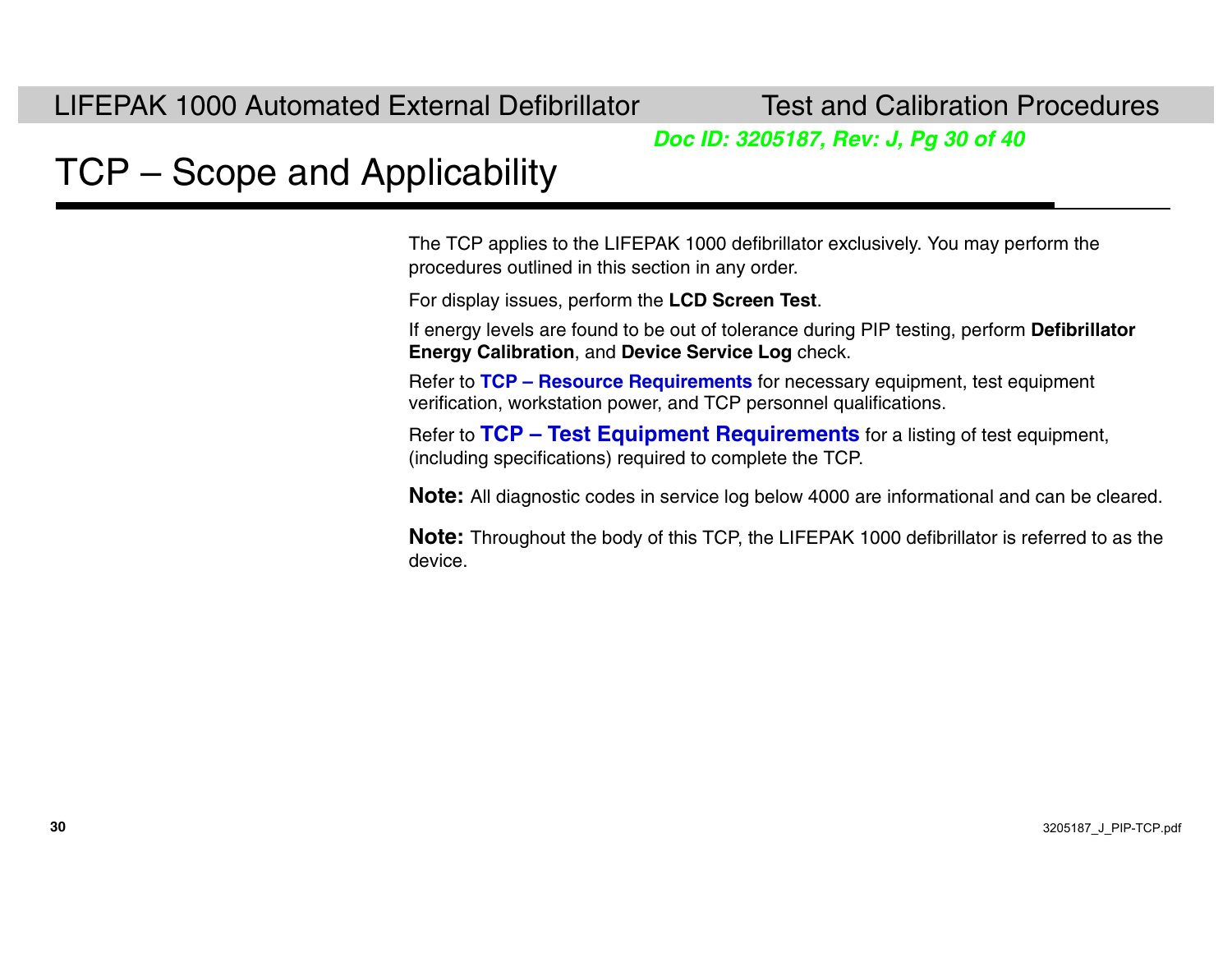*Doc ID: 3205187, Rev: J, Pg 31 of 40*

# <span id="page-30-0"></span>TCP – Resource Requirements

TCP – Test Equipment

TCP – Workstation

**Verification** 

Power

This section describes the requirements for TCP equipment, TCP test equipment verification, TCP workstation power, and TCP personnel.

TCP – Equipment To perform the TCP, you must use the equipment listed in the TCP – Test Equipment **[Requirements](#page-31-0)** table. Although the table lists specific test equipment by manufacturer, test equipment with equivalent specifications may be substituted.

> All test equipment used to perform the TCP must have a current calibration label. The calibration label must be issued by a certified calibration facility.

> The ac line power to the workstation must be connected to a grounded power source.

TCP – Personnel errors are resonnel who perform the TCP must be thoroughly familiar with the operation of the device and must meet at least one of the following requirements (or the equivalent):

- •*Associate of Applied Science, with an emphasis in biomedical electronics*
- •*Certificate of Technical Training, with an emphasis in biomedical electronics*
- •*Equivalent biomedical electronics experience*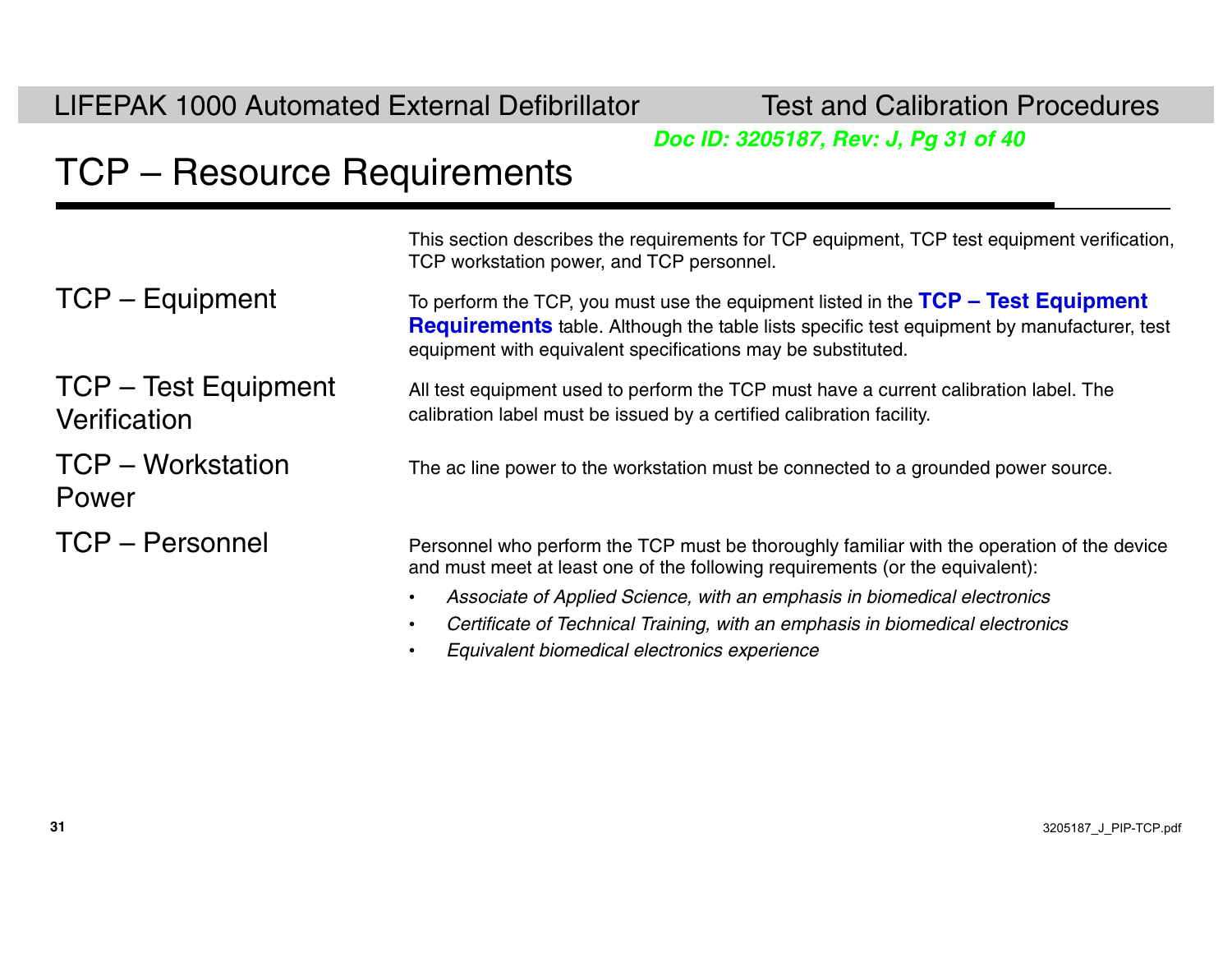**Test and Calibration Procedures** 

*Doc ID: 3205187, Rev: J, Pg 32 of 40*

### <span id="page-31-0"></span>TCP – Test Equipment Requirements

| <b>Equipment</b>                                                                                                            | <b>Specifications</b>                                                                                                                                                                                                                                                                           | <b>Manufacturer</b>                           |
|-----------------------------------------------------------------------------------------------------------------------------|-------------------------------------------------------------------------------------------------------------------------------------------------------------------------------------------------------------------------------------------------------------------------------------------------|-----------------------------------------------|
| Defibrillator Analyzer                                                                                                      | <b>Output Power Measurement:</b><br>- Load resistance: 50 $\Omega$ ±1% non-inductive<br>160 W.<br>- Range: 1000 J: 0-1000.0 J; 100 J: 0-<br>100.0J<br>- Resolution: 0.1J<br>- Accuracy: 1000 J Range: $\pm$ 2% of<br>reading; 100 -1000 J: +/-2J<br>100 J Range: $\pm$ 2% of reading $+/-0.1$ J | FLUKE QED-6 or equivalent*                    |
| Assembly Battery, Primary, 5/4C Cell, LIMNO2,<br>LIFEPAK 1000                                                               |                                                                                                                                                                                                                                                                                                 | Physio-Control - P/N 3205379-002              |
| Cable Assembly, Fast Patch, LIFEPAK 500                                                                                     |                                                                                                                                                                                                                                                                                                 | Physio-Control - P/N 3010493-004, -005        |
| Oscilloscope<br>(This is required if you are observing the<br>defibrillator output waveform; otherwise, it is<br>optional.) | <b>Storage Scope</b><br>50 MHz, 50 ms/s minimum                                                                                                                                                                                                                                                 | Tektronix- TDS 410A or 430A or<br>equivalent* |
| *Equivalent equipment is required to meet the specifications listed in the specifications column.                           |                                                                                                                                                                                                                                                                                                 |                                               |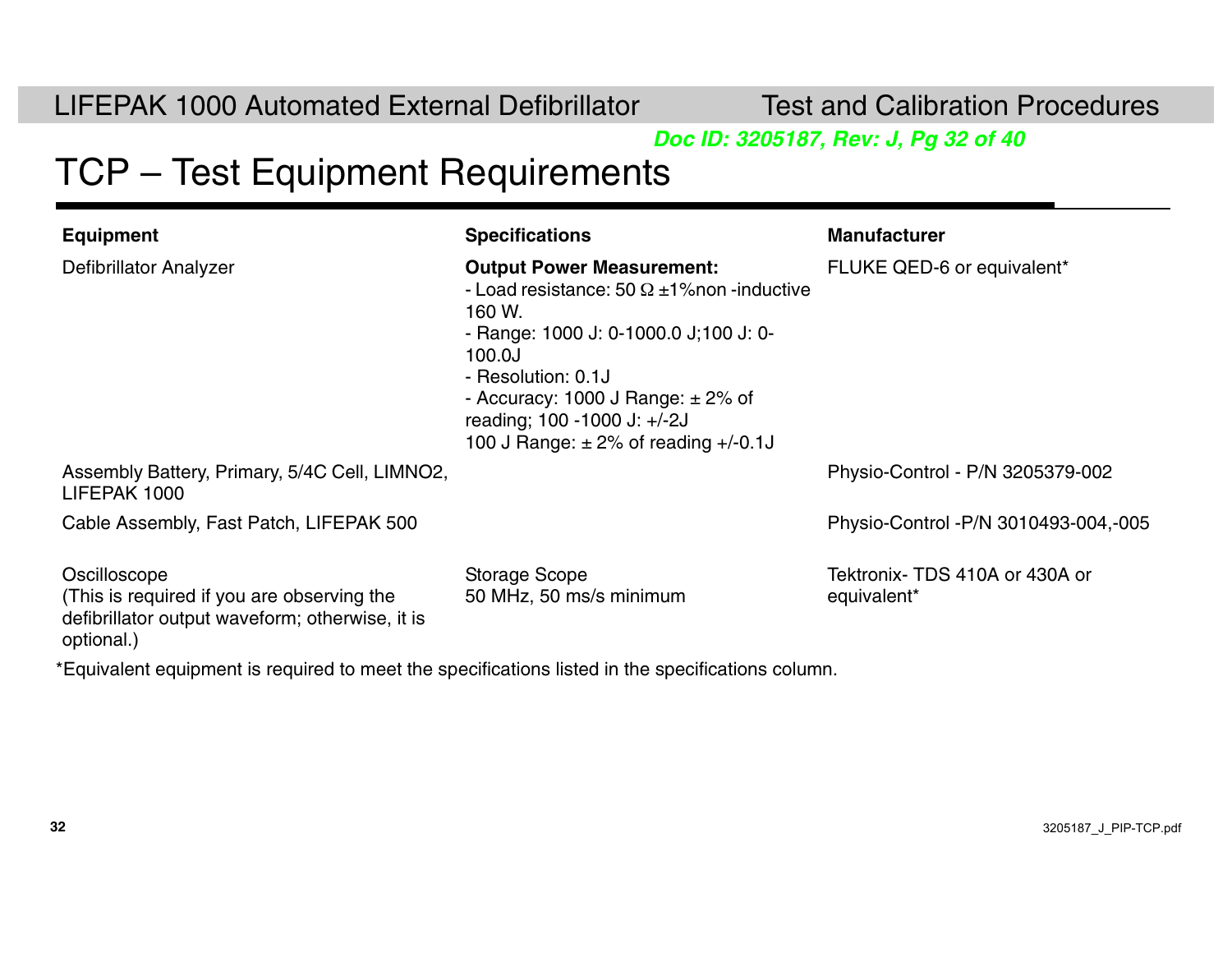*Doc ID: 3205187, Rev: J, Pg 33 of 40*

# <span id="page-32-1"></span>TCP – LCD Screen Test



| Setup                         |               |  |
|-------------------------------|---------------|--|
| Set up general device options |               |  |
| General                       |               |  |
| <b>AED Mode</b>               |               |  |
| <b>Manual Mode</b>            |               |  |
| Service Mode                  |               |  |
|                               |               |  |
|                               |               |  |
|                               |               |  |
|                               |               |  |
|                               |               |  |
| <b>Next</b>                   | <b>Select</b> |  |
|                               |               |  |
| L SOFTKEY                     | R SOFTKEY     |  |
|                               |               |  |

Perform this test when display problem is suspected or when LCD display and display cabling have been replaced.

• Before beginning test, verify the **SERVICE INDICATOR** is covered by black rectangle, the **OK INDICATOR** is displayed, the **BATTERY CAPACITY INDICATOR** has one or more segments displayed.

To perform LCD SCREEN TEST:

- 1. Place the device into **Service Mode** by following the steps below:
	- a. Hold down **L SOFT KEY** and **R SOFT KEY** controls and turn on the device. Hold the controls until SETUP or SETUP MODE PASSWORD menu appears.

**Note:** For device software version 2.2 or greater with CONFIG A enabled, follow the onscreen directions and enter the 4 digit password (default is 0000) to enter SETUP MODE.

- b. Press the Next key until **Service Mode** is highlighted.
- c. Select **Service Mode** from the Setup menu.
- d. Select YES to enter Service Mode- Password screen.
- e. Enter 4 digit password (0000 default or 5433) to enter SERVICE MODE.

| ⊟<br>Service                                    | Ė<br>Service<br>Press <sup>1</sup> button to set | <b>Service</b><br>Start defibrillator calibration                                  |
|-------------------------------------------------|--------------------------------------------------|------------------------------------------------------------------------------------|
| Password required<br><b>Enter Service Mode?</b> | .111                                             | Defib Cal<br>Pixel Test<br>Service Log<br>Service Data<br>Device Log<br>Setup Mode |
| Yes<br><b>No</b>                                | Increase<br>Decrease                             | Select<br><b>Next</b>                                                              |

<span id="page-32-0"></span>3205187\_J\_PIP-TCP.pdf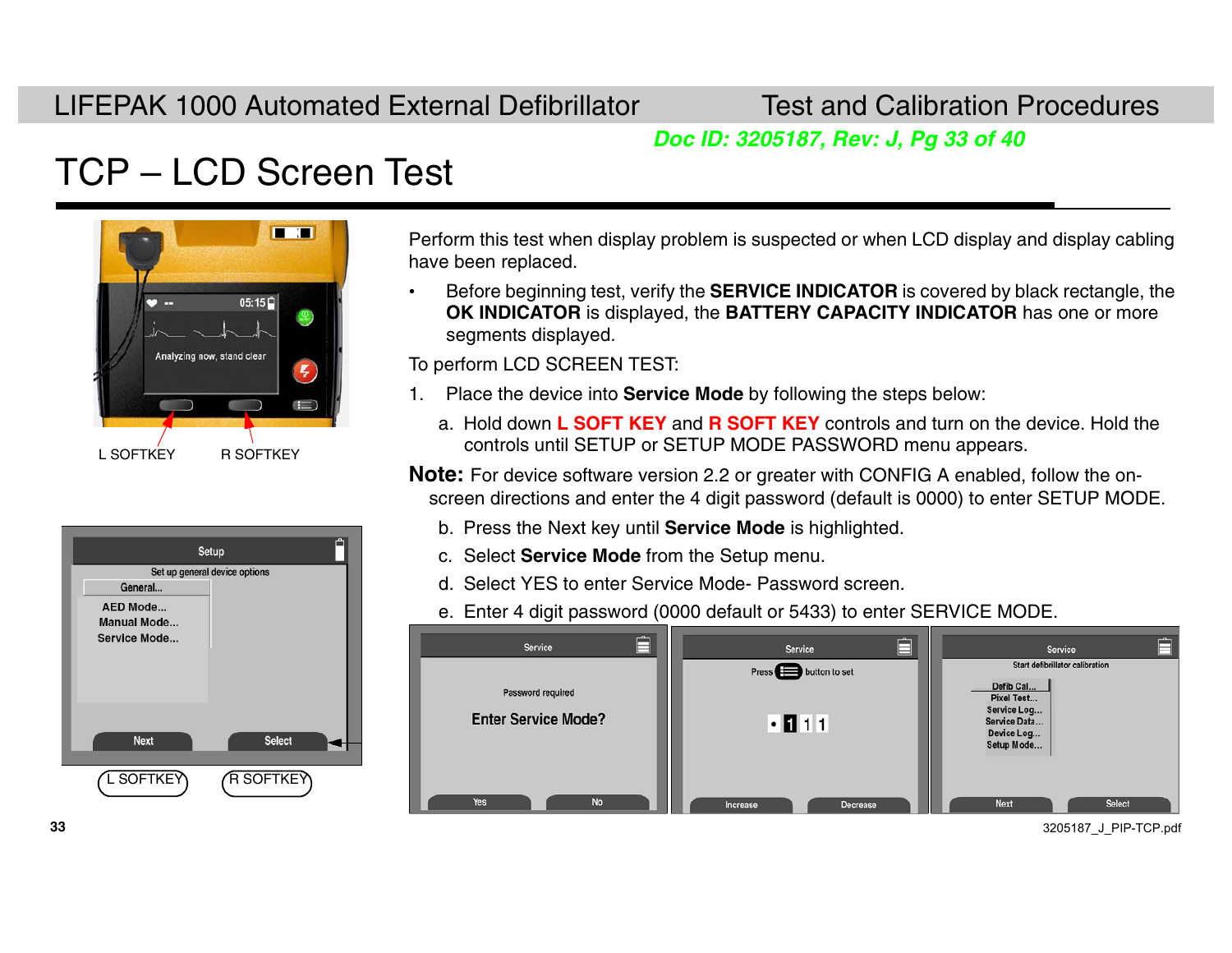**Test and Calibration Procedures** 

#### *Doc ID: 3205187, Rev: J, Pg 34 of 40*

## TCP – LCD Screen Test

| LCD Screen Test (continued) |    | <b>Note:</b> While entering Service Mode, if you wait longer than 5 seconds to make an entry, the<br>screen will revert to the Setup screen. In this case restart from step b. |  |
|-----------------------------|----|--------------------------------------------------------------------------------------------------------------------------------------------------------------------------------|--|
|                             | 2. | Select Pixel Test on Service menu.                                                                                                                                             |  |
|                             | 3. | Verify that there are no black stripes or white stripes indicating failed row and column on<br>the LCD screen.                                                                 |  |
|                             |    | 4. Press OK, repeat step 3, then press OK again.                                                                                                                               |  |
|                             |    | 5. Turn the device OFF.                                                                                                                                                        |  |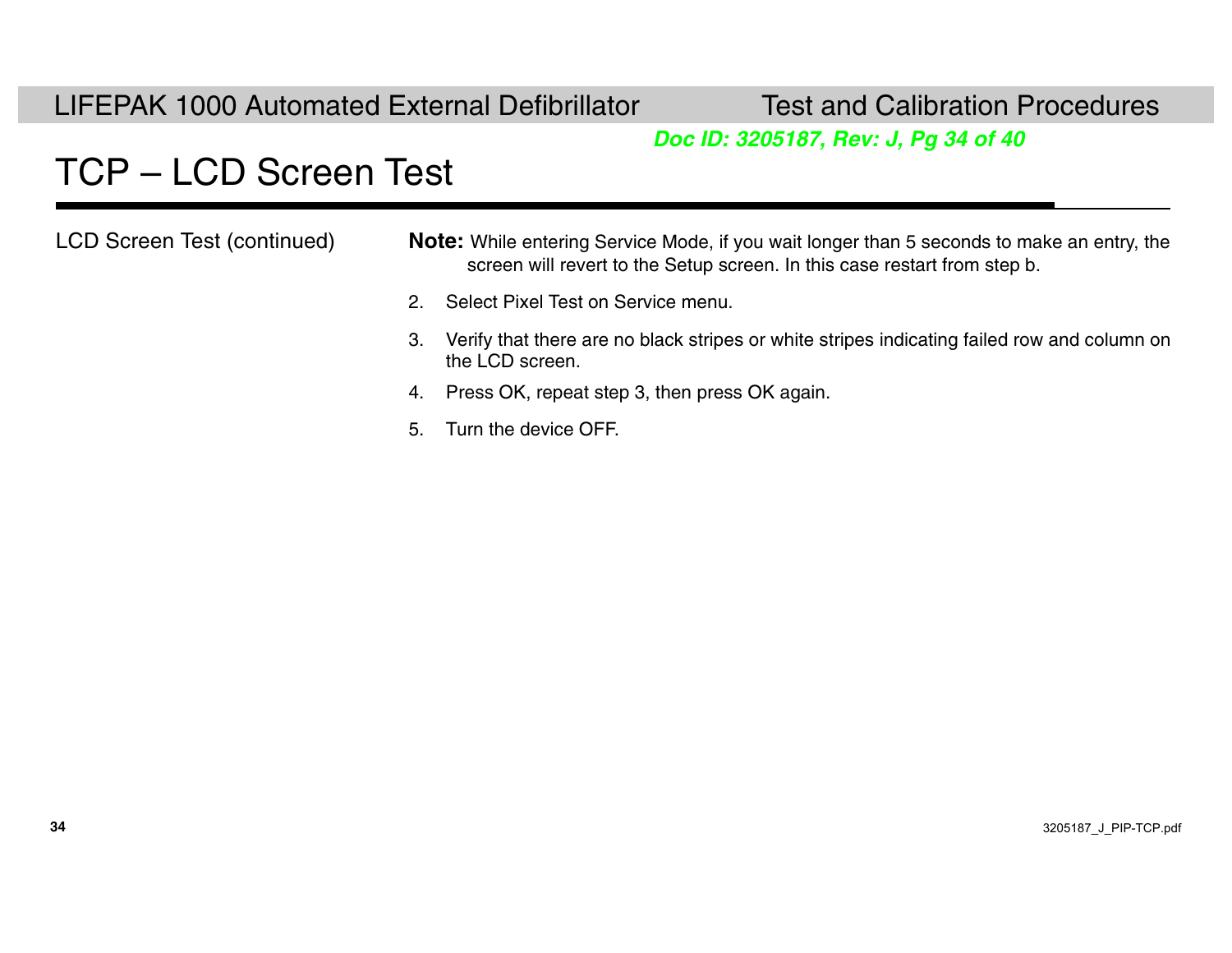*Doc ID: 3205187, Rev: J, Pg 35 of 40*

## TCP – Defibrillator Energy Calibration



|                               | Setup            |  |
|-------------------------------|------------------|--|
| Set up general device options |                  |  |
| General                       |                  |  |
| AED Mode                      |                  |  |
| <b>Manual Mode</b>            |                  |  |
| Service Mode                  |                  |  |
|                               |                  |  |
|                               |                  |  |
|                               |                  |  |
|                               |                  |  |
|                               |                  |  |
| <b>Next</b>                   | <b>Select</b>    |  |
|                               |                  |  |
| L SOFTKEY                     | <b>R SOFTKEY</b> |  |
|                               |                  |  |

#### **DANGER**

**Shock hazard. Avoid contact with the energy meter. Dangerous voltages will be present on energy meter electrode plates/posts.**

• Before beginning the test, verify that the **SERVICE INDICATOR** is covered by a black rectangle, the **OK INDICATOR** is displayed, and the **BATTERY CAPACITY INDICATOR**  has one or more segments displayed.

Perform Defibrillator Energy Calibration when a component in the energy delivery path is replaced or if Defib. Energy Output is out of spec:

- 1. Place the device into **Service Mode** by following the steps below:
	- a. Hold down **L SOFT KEY** and **R SOFT KEY** controls and turn on the device. Hold the controls until SETUP or SETUP MODE PASSWORD menu appears.

**Note:** For device software version 2.2 or greater with CONFIG A enabled, follow the onscreen directions and enter the 4 digit password (default is 0000) to enter SETUP MODE.

- b. Press the Next key until **Service Mode** is highlighted.
- c. Select **Service Mode** from the Setup menu.
- d. Select YES to enter **[Service Mode- Password screen](#page-32-1)**.
- e. Enter 4 digit password (0000 default or 5433) to enter SERVICE MODE

**Note:** While entering Service Mode, if you wait longer than 5 seconds to make an entry, the screen will revert to the Setup screen. In this case restart from step b.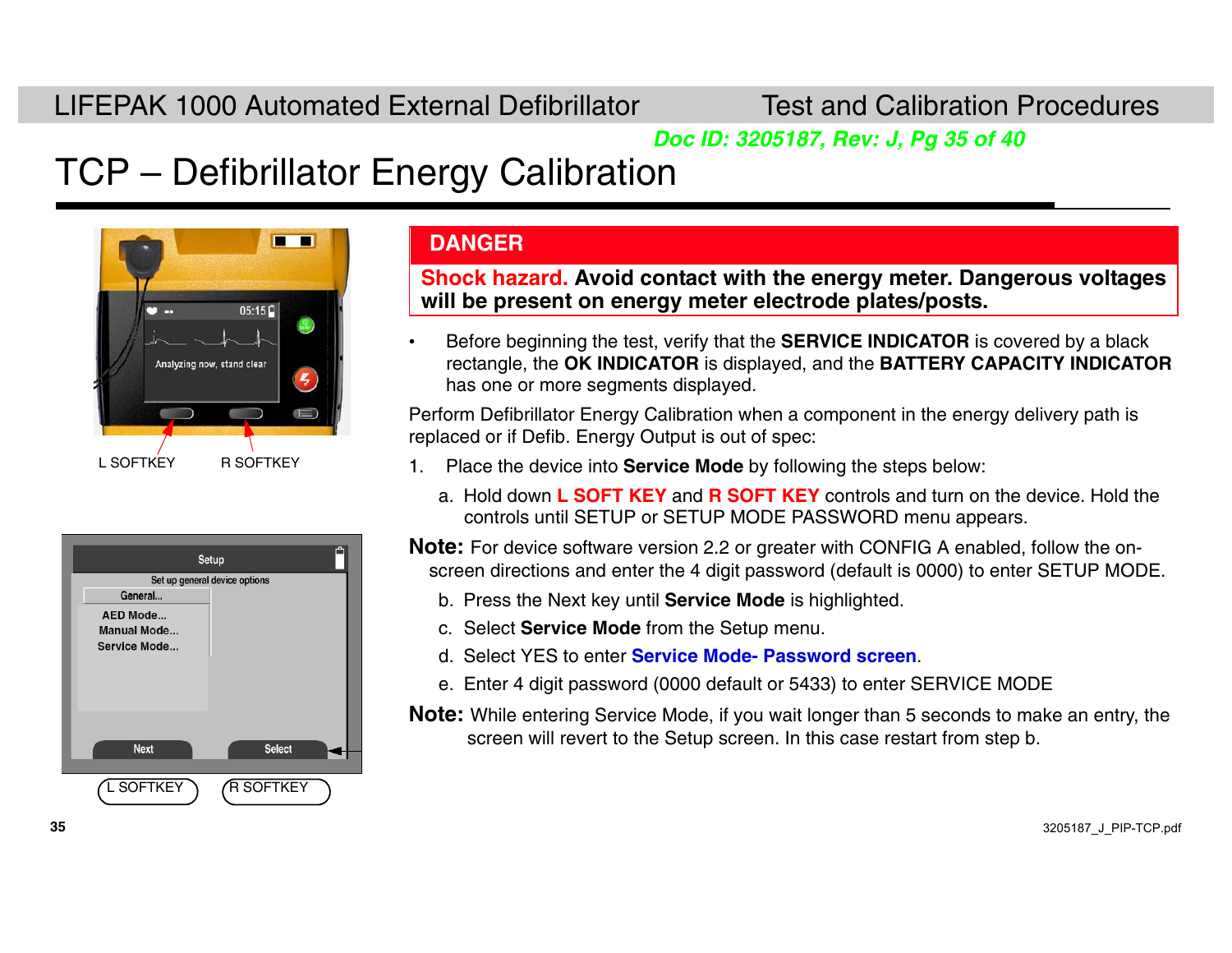*Doc ID: 3205187, Rev: J, Pg 36 of 40*

### TCP – Defibrillator Energy Calibration

Defibrillator Energy Calibration (continued)



- 2.Connect the therapy cable between the device and Defibrillator Analyzer.
- 3. Set the Defibrillator Analyzer to the highest joule scale (1000J).
- 4. Turn Defibrillator Analyzer ON and press ENRG key to set the analyzer to Energy mode.

**Note:** The device will automatically calibrate at 2 energy levels: 100J and 360J.

5. Verify Defibrillator Analyzer's displayed energy value for each output is between min. and max, as shown in the table below

| <b>ENERGY-SETTING</b> | ACCEPTABLE OUTPUT |
|-----------------------|-------------------|
| 100J                  | $97.5 - 102.5$ J  |
| $\sqrt{360}$ J        | $351.0 - 369.0J$  |

6. Press **Select** on the device to Start defibrillator calibration routine.

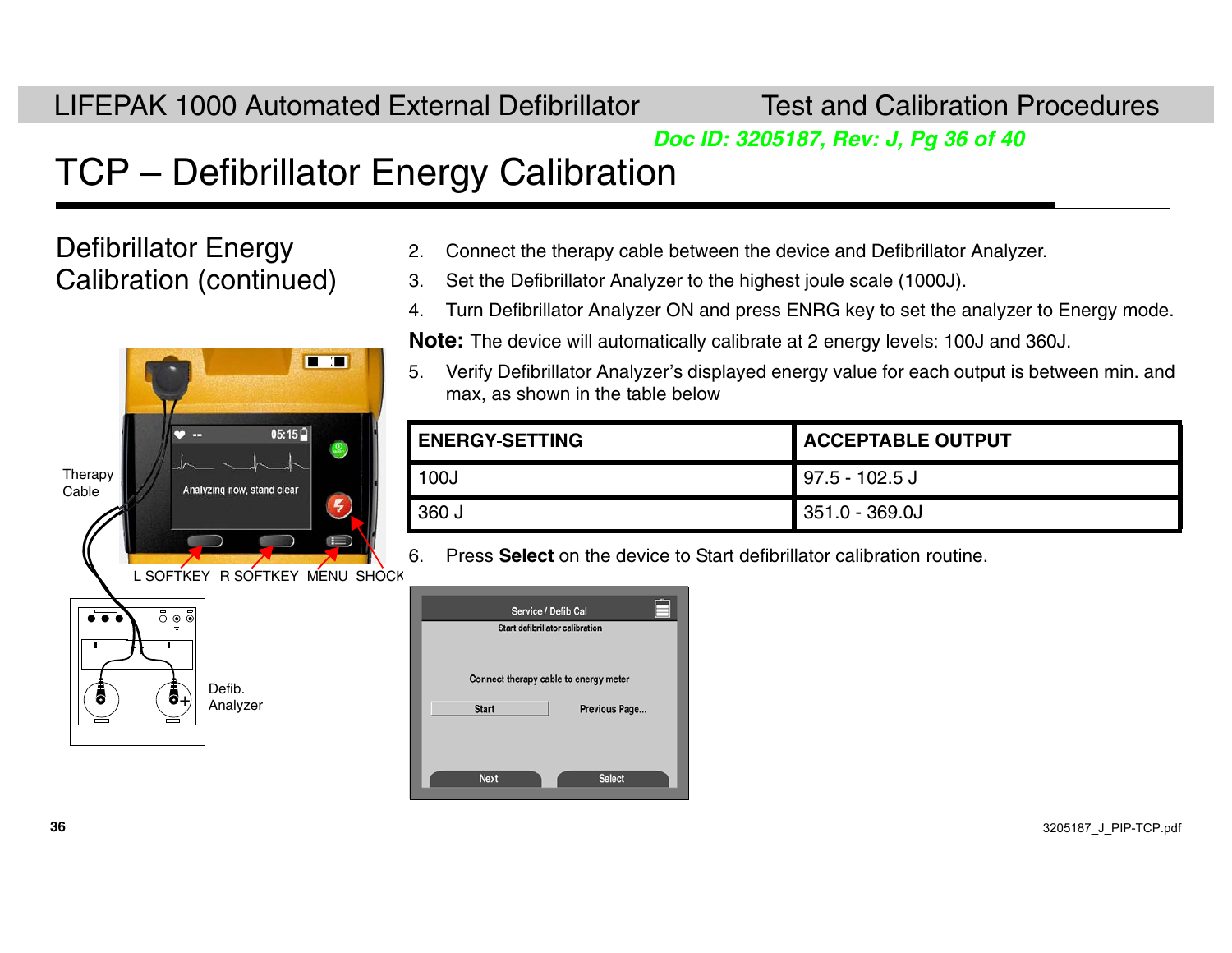*Doc ID: 3205187, Rev: J, Pg 37 of 40*

# TCP – Defibrillator Energy Calibration

Defib. Energy Calibration Routine (continued)

**Note:** The **Try Again** selection means that the operator can reenter the joule level value if an entry mistake is made.

**Note:** Use "Increase" and "Decrease" buttons on the device to adjust Energy value if needed.The adjusted value shall be within limits defined by the table in step 5

7. Follow the displayed calibration routine below.

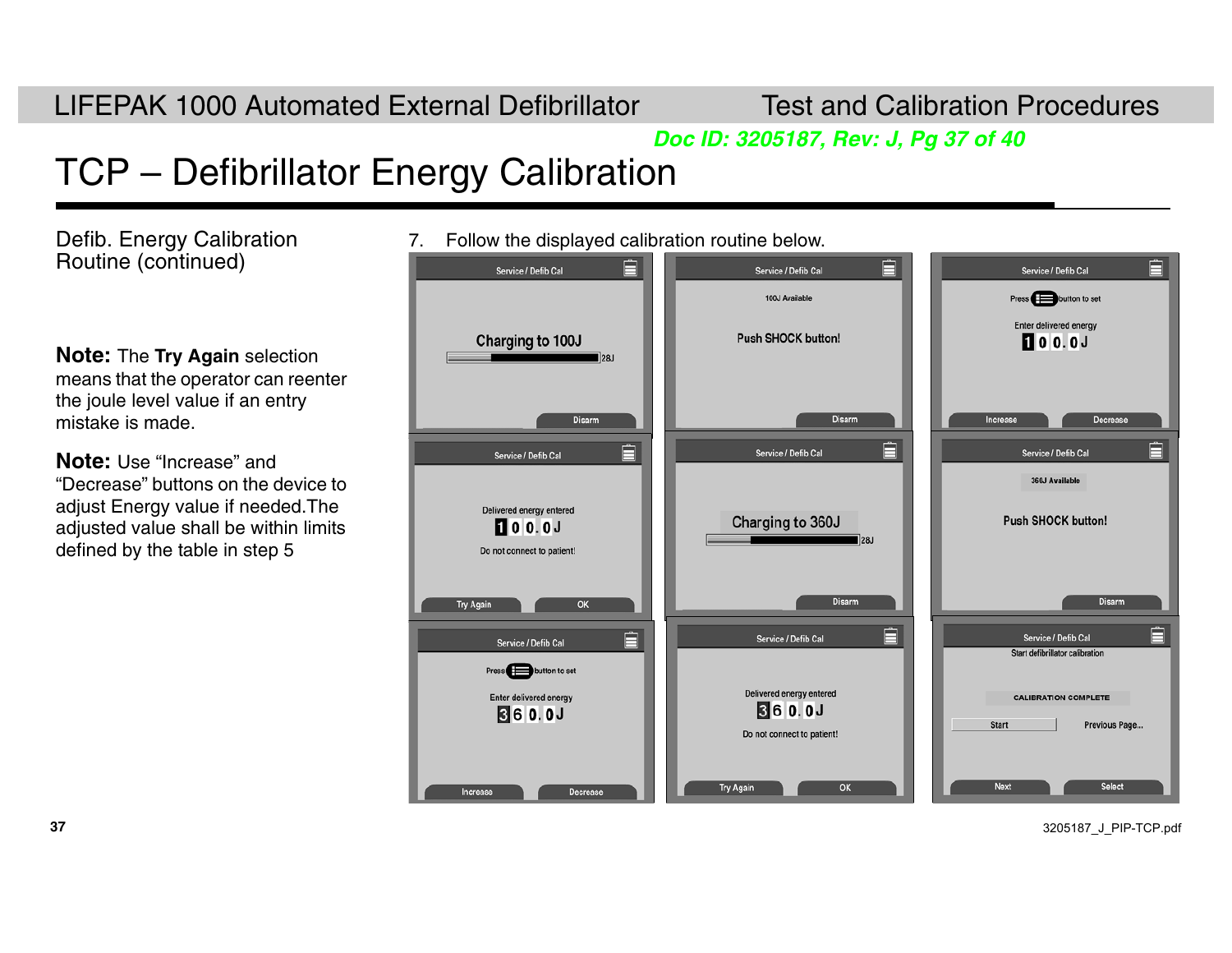#### *Doc ID: 3205187, Rev: J, Pg 38 of 40*

### TCP – Defibrillator Output Waveform (Optional test)



The **Defibrillator Output Waveform Test** is optional and is intended to aid in troubleshooting for failure symptoms in the defibrillator capacitor or the wave shaping inductor. Use a battery with at least one segment visible when you perform this procedure.

- 1. Connect the oscilloscope to the scope output connector of the defibrillator analyzer.
- 2. Set the oscilloscope to 0.5 V/div, 1 ms/div, + slope, store mode, and single sweep.

**Note:** 1 V on the oscilloscope = 29 A defibrillator output current using the QED-6 energy meter. When using other energy meters, refer to the meter manufacturer's specifications.

- 3. Connect the therapy cable between the device and the Defibrillator Analyzer.
- 4. Set the Defibrillator Analyzer to **ENERGY** and highest joule scale (1000J).
- 5. Charge and discharge the device at 360J. (Refer to PIP Energy Verification 360J setup if device isn't configured for 360J)
- 6. Verify that the waveform meets the specifications shown on the following page.
- 7. Turn the device OFF. Disconnect all of the test equipment.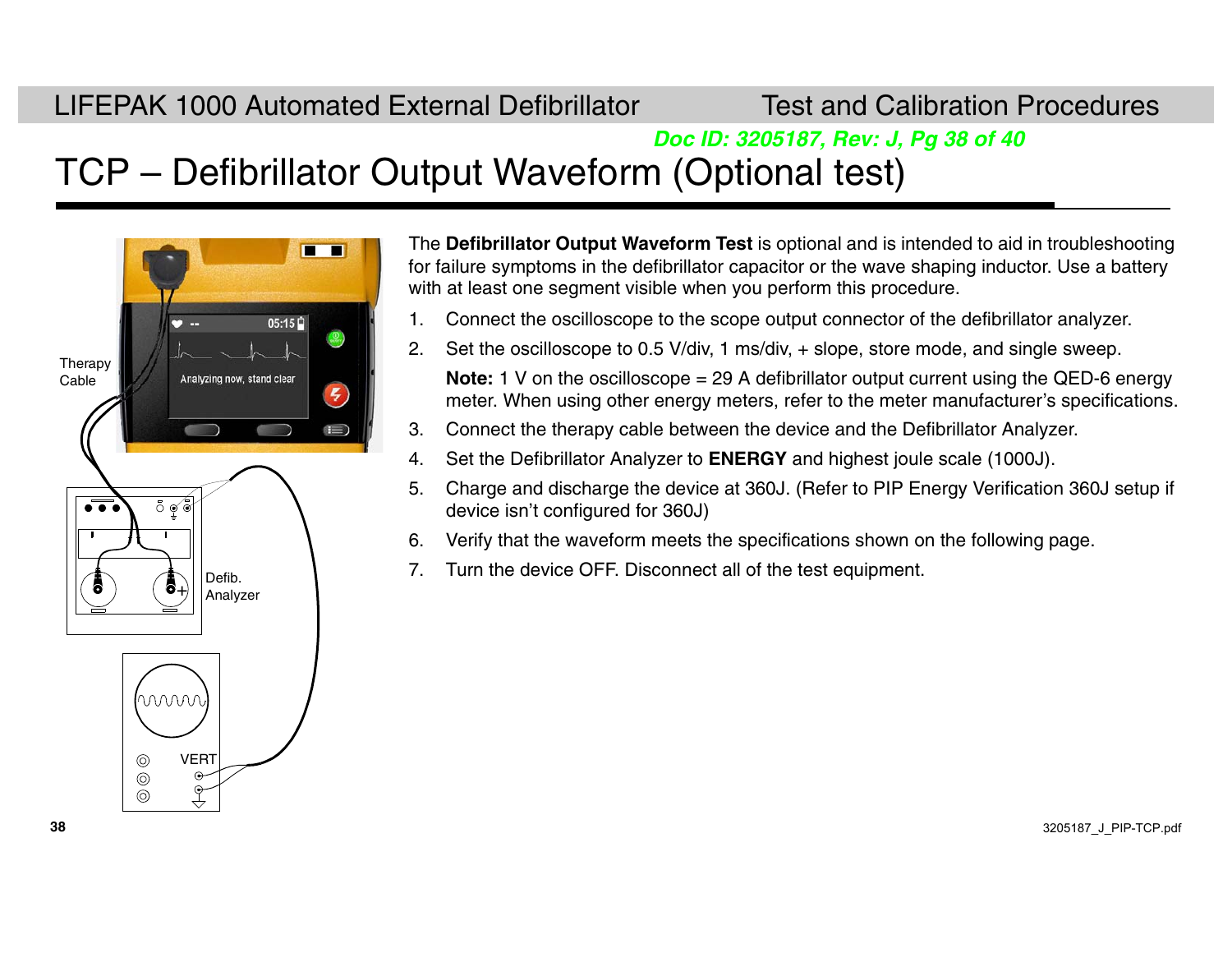#### *Doc ID: 3205187, Rev: J, Pg 39 of 40*

### TCP – Defibrillator Output Waveform (Optional test)

Defib. Output Waverform (continued)



Note 1. Delivered waveform at 360 joules into given resistive load.

Note 2. Discharge polarity is APEX positive and STERNUM negative for Phase 1.

Note 3. 
$$
\text{Title} = \frac{(I_1 - |I_4|)}{I_1} X 100
$$